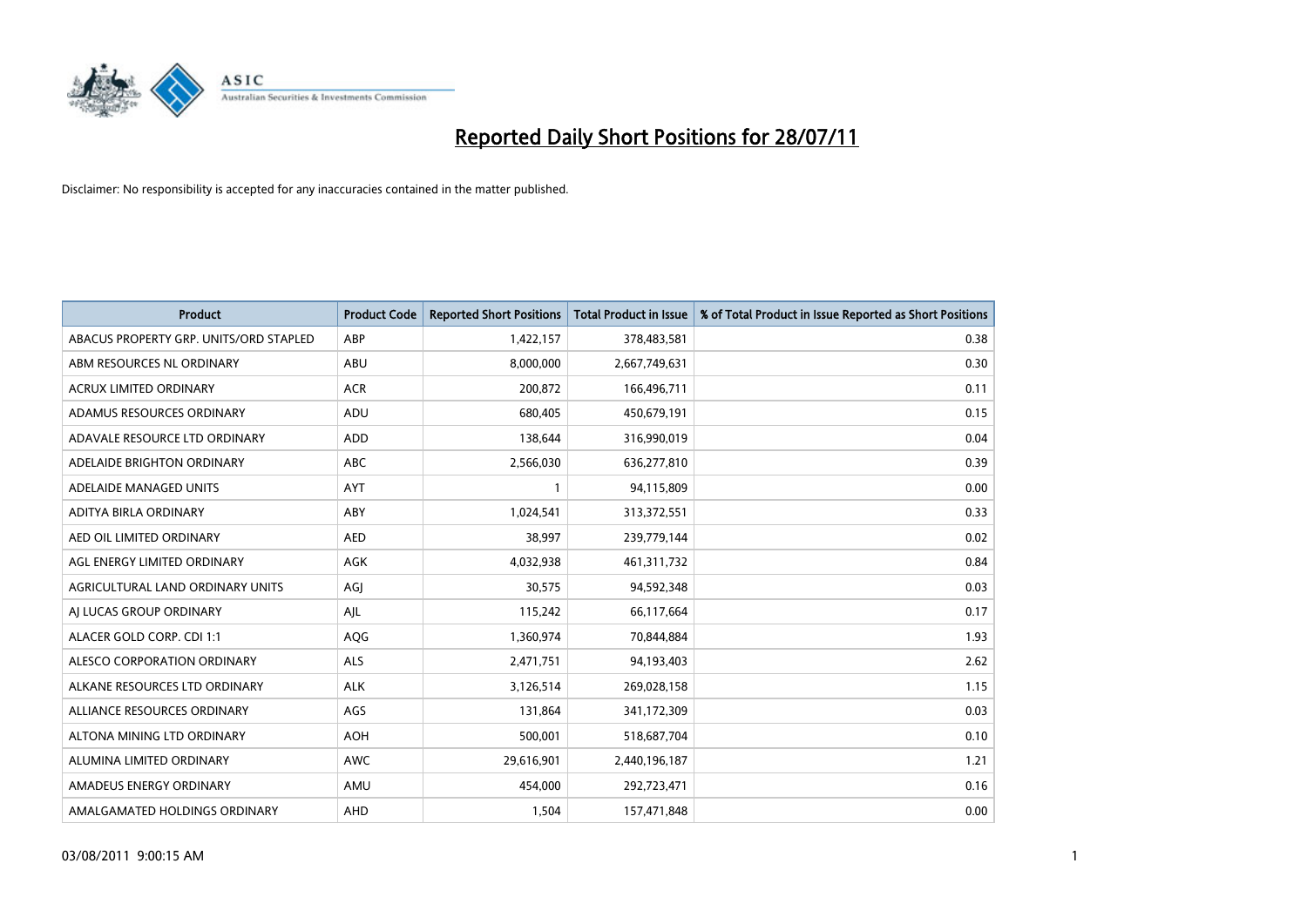

| <b>Product</b>                          | <b>Product Code</b> | <b>Reported Short Positions</b> | <b>Total Product in Issue</b> | % of Total Product in Issue Reported as Short Positions |
|-----------------------------------------|---------------------|---------------------------------|-------------------------------|---------------------------------------------------------|
| AMCOR LIMITED ORDINARY                  | <b>AMC</b>          | 8,438,435                       | 1,227,469,819                 | 0.68                                                    |
| AMP LIMITED ORDINARY                    | AMP                 | 8,516,453                       | 2,811,693,913                 | 0.29                                                    |
| AMPELLA MINING ORDINARY                 | AMX                 | 852,068                         | 204,885,108                   | 0.41                                                    |
| ANSELL LIMITED ORDINARY                 | <b>ANN</b>          | 3,443,146                       | 133,011,550                   | 2.60                                                    |
| ANTARES ENERGY LTD ORDINARY             | <b>AZZ</b>          | 76,232                          | 268,479,139                   | 0.03                                                    |
| ANZ BANKING GRP LTD ORDINARY            | ANZ                 | 11,817,434                      | 2,628,882,899                 | 0.44                                                    |
| APA GROUP STAPLED SECURITIES            | <b>APA</b>          | 10,818,437                      | 634,116,029                   | 1.70                                                    |
| APEX MINERALS NL ORDINARY               | <b>AXM</b>          | 885,146                         | 5,550,243,713                 | 0.02                                                    |
| APN EUROPEAN RETAIL UNITS STAPLED SEC.  | <b>AEZ</b>          | 11,832                          | 544,910,660                   | 0.00                                                    |
| APN NEWS & MEDIA ORDINARY               | <b>APN</b>          | 28,634,987                      | 618,568,292                   | 4.62                                                    |
| AQUARIUS PLATINUM. ORDINARY             | <b>AQP</b>          | 3,922,963                       | 470,167,206                   | 0.84                                                    |
| AOUILA RESOURCES ORDINARY               | <b>AQA</b>          | 5,117,721                       | 374,368,499                   | 1.37                                                    |
| ARAFURA RESOURCE LTD ORDINARY           | <b>ARU</b>          | 5,397,193                       | 367,980,342                   | 1.46                                                    |
| ARB CORPORATION ORDINARY                | <b>ARP</b>          | 3,990                           | 72,481,302                    | 0.00                                                    |
| ARDENT LEISURE GROUP STAPLED SECURITIES | AAD                 | 623,390                         | 318,147,978                   | 0.19                                                    |
| ARISTOCRAT LEISURE ORDINARY             | <b>ALL</b>          | 32,777,197                      | 536,480,307                   | 6.11                                                    |
| ASCIANO LIMITED ORDINARY                | <b>AIO</b>          | 16,157,698                      | 2,926,103,883                 | 0.56                                                    |
| ASG GROUP LIMITED ORDINARY              | <b>ASZ</b>          | 135,962                         | 169,117,796                   | 0.08                                                    |
| ASPEN GROUP ORD/UNITS STAPLED           | APZ                 | 1,011,009                       | 579,826,041                   | 0.18                                                    |
| ASPIRE MINING LTD ORDINARY              | <b>AKM</b>          | 233,853                         | 539,971,483                   | 0.04                                                    |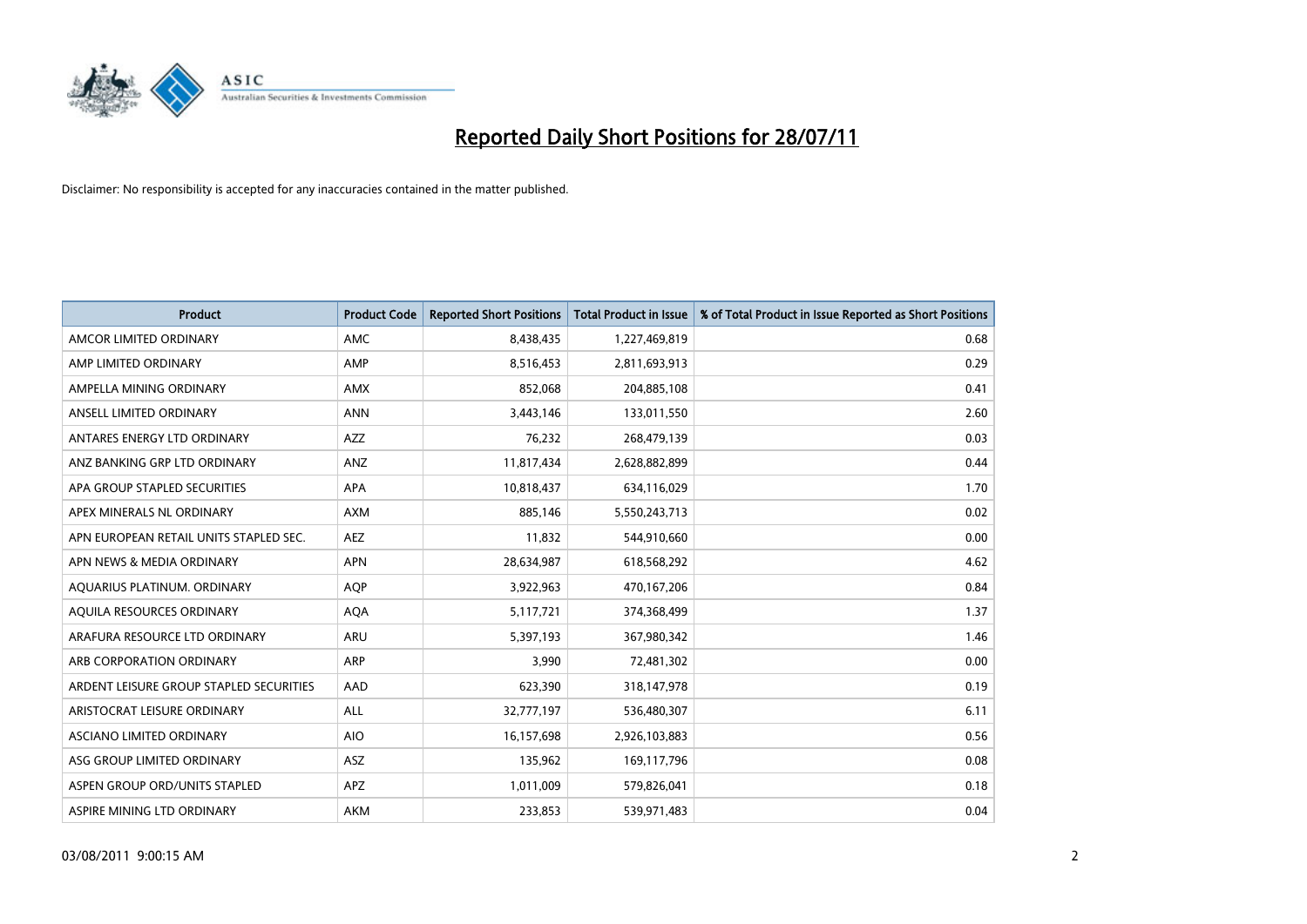

| <b>Product</b>                          | <b>Product Code</b> | <b>Reported Short Positions</b> | Total Product in Issue | % of Total Product in Issue Reported as Short Positions |
|-----------------------------------------|---------------------|---------------------------------|------------------------|---------------------------------------------------------|
| <b>ASTON RES LTD ORDINARY</b>           | <b>AZT</b>          | 377,994                         | 204,527,604            | 0.17                                                    |
| ASTRO JAP PROP GROUP STAPLED SECURITIES | AJA                 | 22,108                          | 58,445,002             | 0.04                                                    |
| ASX LIMITED ORDINARY                    | <b>ASX</b>          | 1,334,465                       | 175,136,729            | 0.75                                                    |
| ATLANTIC LIMITED ORDINARY               | ATI                 | 20,575                          | 113,691,216            | 0.02                                                    |
| ATLAS IRON LIMITED ORDINARY             | <b>AGO</b>          | 10,755,791                      | 825,966,142            | 1.29                                                    |
| <b>AURORA OIL &amp; GAS ORDINARY</b>    | <b>AUT</b>          | 3,538,375                       | 409,865,343            | 0.84                                                    |
| AUSDRILL LIMITED ORDINARY               | <b>ASL</b>          | 783,439                         | 301,452,517            | 0.24                                                    |
| AUSENCO LIMITED ORDINARY                | <b>AAX</b>          | 1,273,760                       | 122,987,022            | 1.02                                                    |
| AUSGOLD LIMITED ORDINARY                | <b>AUC</b>          | 53,045                          | 82,222,502             | 0.06                                                    |
| <b>AUSTAL LIMITED ORDINARY</b>          | ASB                 | 244,476                         | 188,069,638            | 0.13                                                    |
| AUSTAR UNITED ORDINARY                  | <b>AUN</b>          | 3,129,589                       | 1,271,505,737          | 0.24                                                    |
| <b>AUSTBROKERS HOLDINGS ORDINARY</b>    | <b>AUB</b>          | 284                             | 54,658,736             | 0.00                                                    |
| AUSTIN ENGINEERING ORDINARY             | ANG                 | 45,037                          | 71,864,403             | 0.05                                                    |
| <b>AUSTRALAND ASSETS ASSETS</b>         | AAZPB               | 1,168                           | 2,750,000              | 0.04                                                    |
| AUSTRALAND PROPERTY STAPLED SECURITY    | <b>ALZ</b>          | 741,502                         | 576,846,597            | 0.13                                                    |
| AUSTRALIAN AGRICULT. ORDINARY           | AAC                 | 1,118,915                       | 311,968,824            | 0.36                                                    |
| AUSTRALIAN EDUCATION UNITS              | <b>AEU</b>          | 625,000                         | 175,465,397            | 0.36                                                    |
| AUSTRALIAN INFRASTR. UNITS/ORDINARY     | <b>AIX</b>          | 1,549,954                       | 620,733,944            | 0.25                                                    |
| AUSTRALIAN MINES LTD ORDINARY           | <b>AUZ</b>          | 1,400,000                       | 576,910,315            | 0.24                                                    |
| AUSTRALIAN PHARM. ORDINARY              | API                 | 526,311                         | 488,115,883            | 0.10                                                    |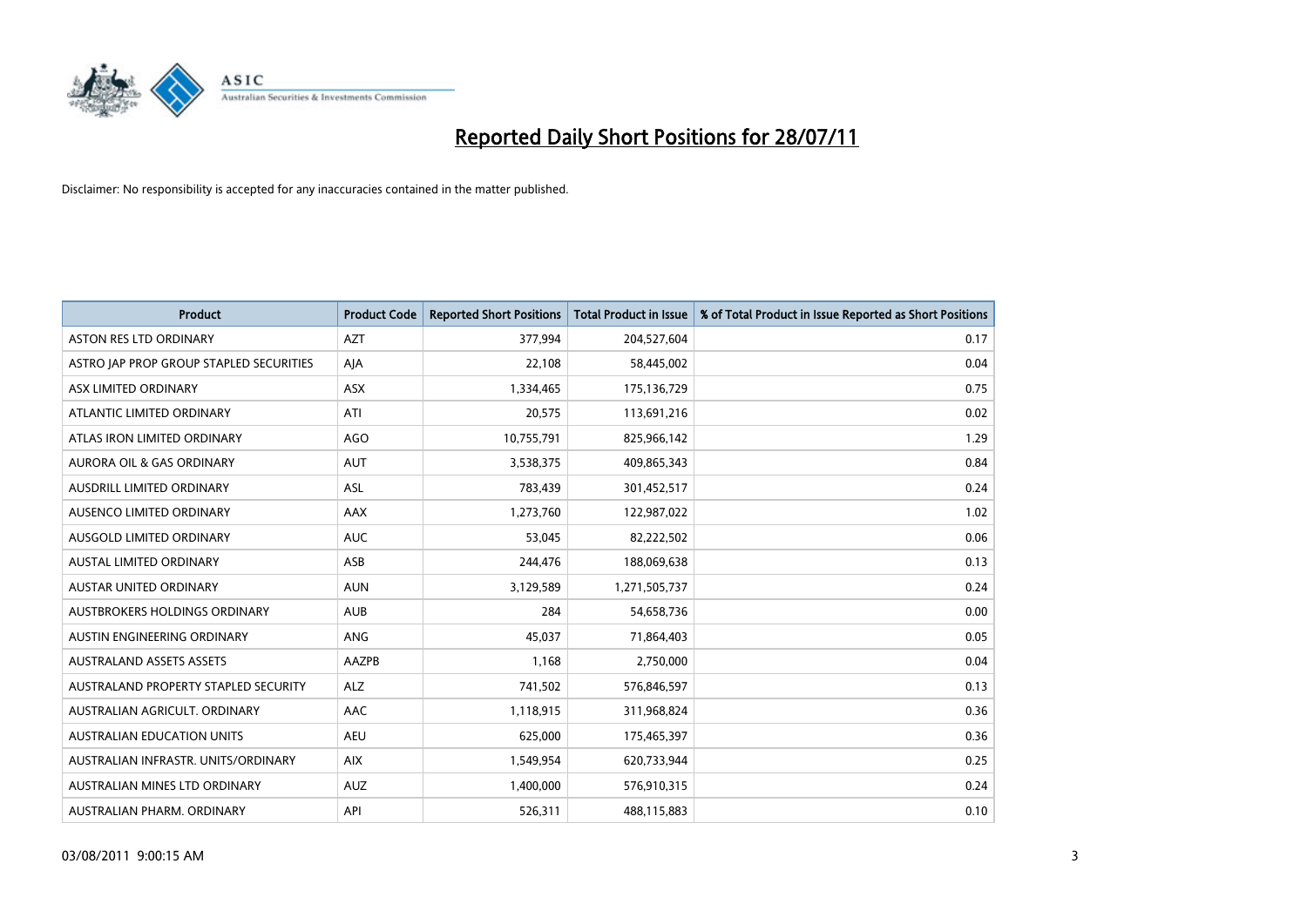

| <b>Product</b>                       | <b>Product Code</b> | <b>Reported Short Positions</b> | <b>Total Product in Issue</b> | % of Total Product in Issue Reported as Short Positions |
|--------------------------------------|---------------------|---------------------------------|-------------------------------|---------------------------------------------------------|
| AUTOMOTIVE HOLDINGS ORDINARY         | AHE                 | 17,137                          | 260,579,682                   | 0.00                                                    |
| AVEXA LIMITED ORDINARY               | <b>AVX</b>          | 243,657                         | 847,688,779                   | 0.03                                                    |
| AWE LIMITED ORDINARY                 | AWE                 | 4,871,944                       | 521,871,941                   | 0.95                                                    |
| AZUMAH RESOURCES ORDINARY            | <b>AZM</b>          | 243,919                         | 281,650,356                   | 0.09                                                    |
| <b>BANDANNA ENERGY ORDINARY</b>      | <b>BND</b>          | 947,116                         | 427,175,482                   | 0.21                                                    |
| BANK OF QUEENSLAND. ORDINARY         | <b>BOO</b>          | 5,149,317                       | 225,369,547                   | 2.28                                                    |
| <b>BANNERMAN RESOURCES ORDINARY</b>  | <b>BMN</b>          | 67,978                          | 234,435,934                   | 0.03                                                    |
| <b>BASE RES LIMITED ORDINARY</b>     | <b>BSE</b>          | 701,135                         | 165,341,114                   | 0.42                                                    |
| <b>BATHURST RESOURCES ORDINARY</b>   | <b>BTU</b>          | 6,267,182                       | 684,907,997                   | 0.91                                                    |
| <b>BAUXITE RESOURCE LTD ORDINARY</b> | <b>BAU</b>          | 111,797                         | 235,379,896                   | 0.05                                                    |
| <b>BC IRON LIMITED ORDINARY</b>      | <b>BCI</b>          | 34,569                          | 94,381,000                    | 0.04                                                    |
| BEACH ENERGY LIMITED ORDINARY        | <b>BPT</b>          | 3,510,886                       | 1,103,127,711                 | 0.32                                                    |
| BEADELL RESOURCE LTD ORDINARY        | <b>BDR</b>          | 1,265,584                       | 657,906,946                   | 0.19                                                    |
| BENDIGO AND ADELAIDE ORDINARY        | <b>BEN</b>          | 6,867,399                       | 360,301,182                   | 1.90                                                    |
| BERKELEY RESOURCES ORDINARY          | <b>BKY</b>          | 705,901                         | 174,298,273                   | 0.39                                                    |
| BETASHARES ASX RES ETF UNITS         | <b>ORE</b>          | 118,220                         | 4,519,432                     | 2.62                                                    |
| <b>BHP BILLITON LIMITED ORDINARY</b> | <b>BHP</b>          | 39,937,070                      | 3,211,496,105                 | 1.22                                                    |
| <b>BILLABONG ORDINARY</b>            | <b>BBG</b>          | 19,256,905                      | 254,037,587                   | 7.57                                                    |
| <b>BIOTA HOLDINGS ORDINARY</b>       | <b>BTA</b>          | 2,092,419                       | 181,417,556                   | 1.14                                                    |
| <b>BISALLOY STEEL ORDINARY</b>       | <b>BIS</b>          | 84.480                          | 216,455,965                   | 0.04                                                    |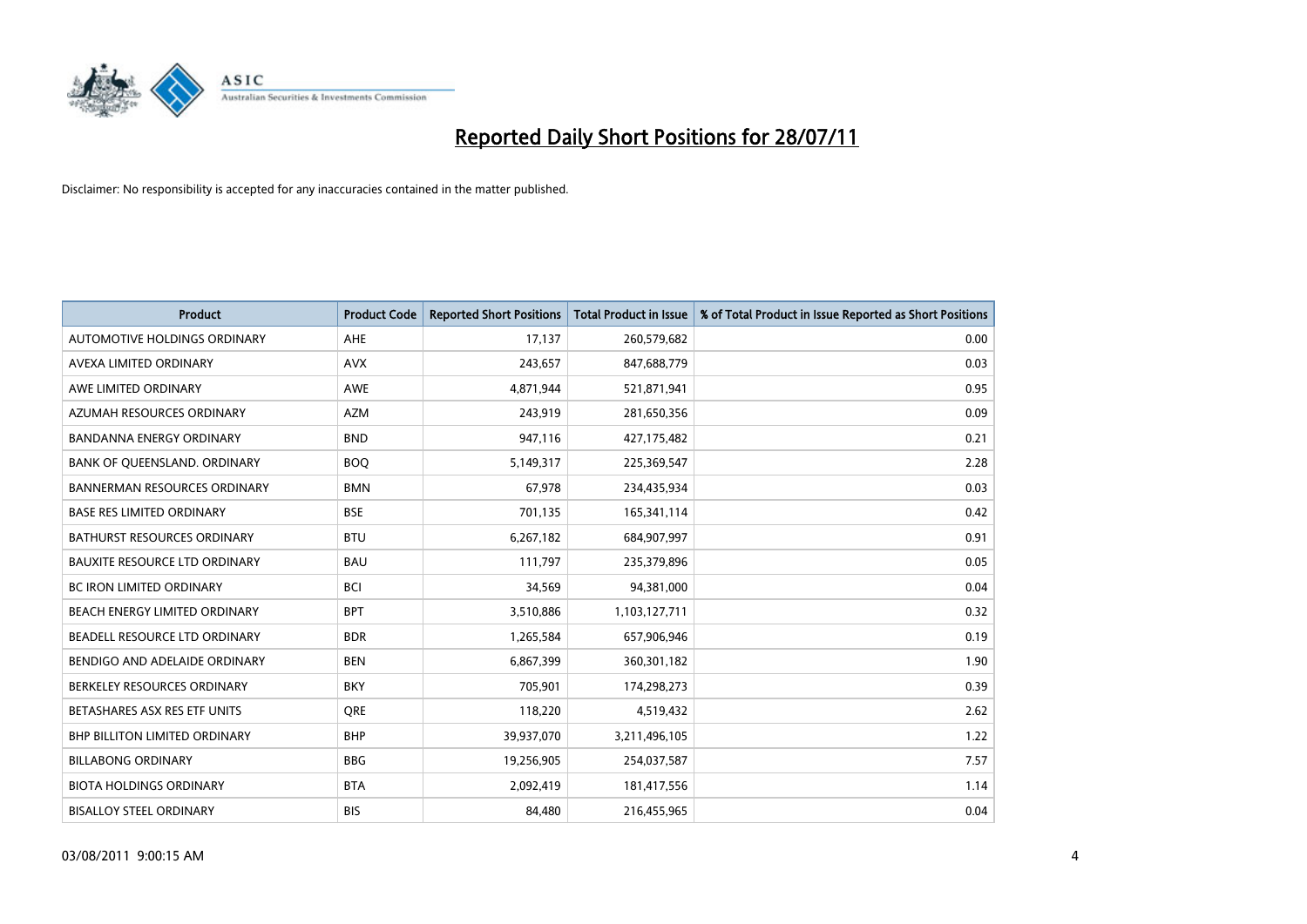

| <b>Product</b>                       | <b>Product Code</b> | <b>Reported Short Positions</b> | <b>Total Product in Issue</b> | % of Total Product in Issue Reported as Short Positions |
|--------------------------------------|---------------------|---------------------------------|-------------------------------|---------------------------------------------------------|
| BKI INVESTMENT LTD ORDINARY          | BKI                 | 508                             | 422,863,407                   | 0.00                                                    |
| BLACKMORES LIMITED ORDINARY          | <b>BKL</b>          | 8,213                           | 16,746,703                    | 0.05                                                    |
| <b>BLACKTHORN RESOURCES ORDINARY</b> | <b>BTR</b>          | 35,848                          | 122,918,000                   | 0.03                                                    |
| BLUESCOPE STEEL LTD ORDINARY         | <b>BSL</b>          | 85,852,629                      | 1,842,207,385                 | 4.63                                                    |
| <b>BOART LONGYEAR ORDINARY</b>       | <b>BLY</b>          | 5,599,769                       | 461,163,412                   | 1.21                                                    |
| <b>BOOM LOGISTICS ORDINARY</b>       | <b>BOL</b>          | 337,999                         | 465,011,147                   | 0.07                                                    |
| BORAL LIMITED, ORDINARY              | <b>BLD</b>          | 38,894,343                      | 729,925,990                   | 5.33                                                    |
| BOTSWANA METALS LTD ORDINARY         | <b>BML</b>          | 7,000                           | 143,717,013                   | 0.00                                                    |
| <b>BOW ENERGY LIMITED ORDINARY</b>   | <b>BOW</b>          | 7,679,861                       | 350,517,229                   | 2.18                                                    |
| <b>BRADKEN LIMITED ORDINARY</b>      | <b>BKN</b>          | 1,197,009                       | 161,837,406                   | 0.73                                                    |
| BRAMBLES LIMITED ORDINARY            | <b>BXB</b>          | 15,723,196                      | 1,479,383,874                 | 1.05                                                    |
| <b>BREVILLE GROUP LTD ORDINARY</b>   | <b>BRG</b>          | 3,549                           | 129,995,322                   | 0.00                                                    |
| <b>BRICKWORKS LIMITED ORDINARY</b>   | <b>BKW</b>          | 24,174                          | 147,567,333                   | 0.02                                                    |
| <b>BROCKMAN RESOURCES ORDINARY</b>   | <b>BRM</b>          | 69,778                          | 144,803,151                   | 0.05                                                    |
| BT INVESTMENT MNGMNT ORDINARY        | <b>BTT</b>          | 644,420                         | 160,000,000                   | 0.40                                                    |
| <b>BURU ENERGY ORDINARY</b>          | <b>BRU</b>          | 5,383,251                       | 182,840,549                   | 2.95                                                    |
| <b>BWP TRUST ORDINARY UNITS</b>      | <b>BWP</b>          | 1,010,253                       | 520,012,793                   | 0.18                                                    |
| CABCHARGE AUSTRALIA ORDINARY         | CAB                 | 708,299                         | 120,437,014                   | 0.57                                                    |
| CALTEX AUSTRALIA ORDINARY            | <b>CTX</b>          | 6,908,795                       | 270,000,000                   | 2.54                                                    |
| <b>CAMPBELL BROTHERS ORDINARY</b>    | CPB                 | 99,311                          | 67,503,411                    | 0.15                                                    |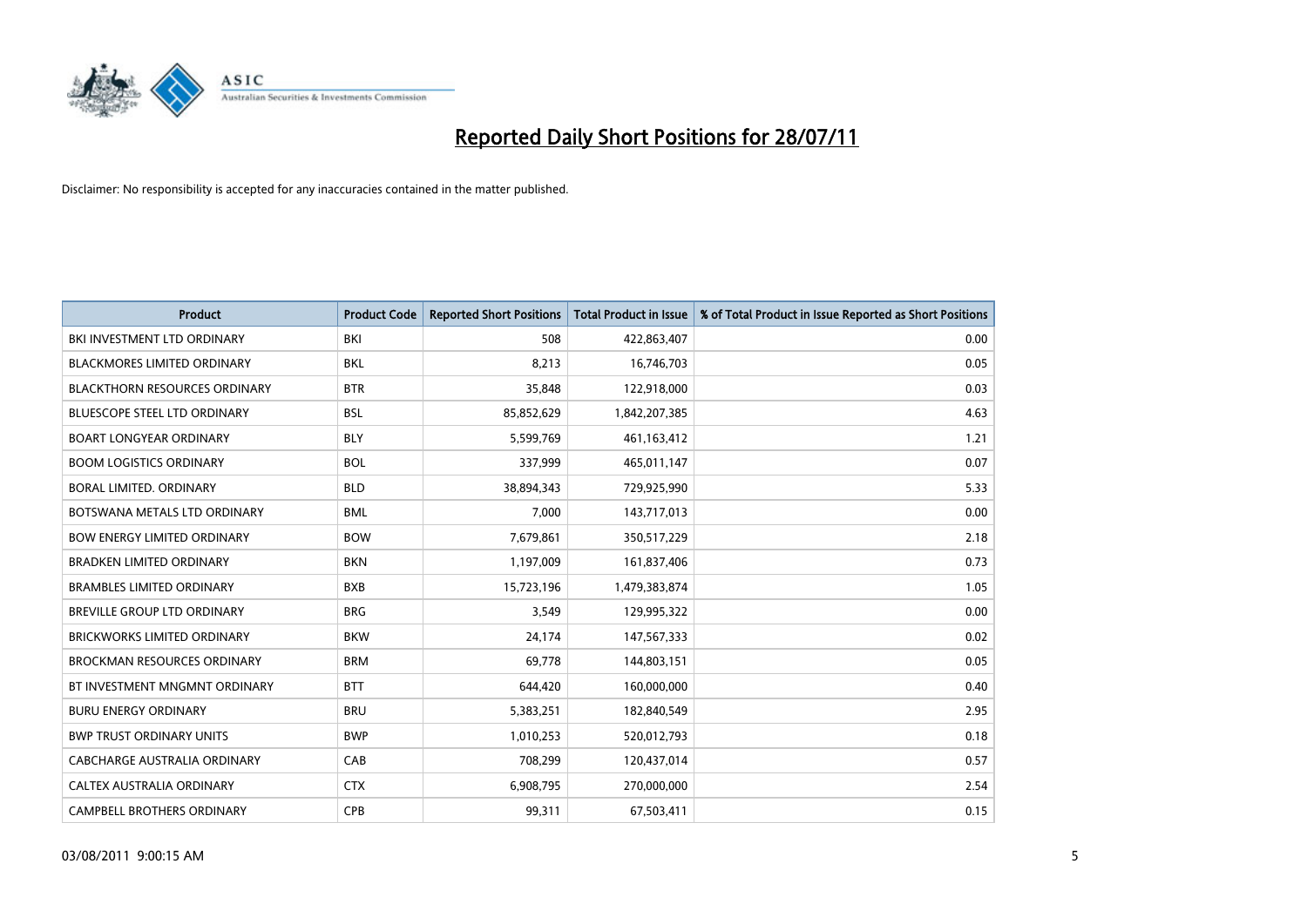

| <b>Product</b>                         | <b>Product Code</b> | <b>Reported Short Positions</b> | <b>Total Product in Issue</b> | % of Total Product in Issue Reported as Short Positions |
|----------------------------------------|---------------------|---------------------------------|-------------------------------|---------------------------------------------------------|
| CAPE LAMBERT RES LTD ORDINARY          | <b>CFE</b>          | 1,017,467                       | 626,349,603                   | 0.16                                                    |
| CARABELLA RES LTD ORDINARY             | <b>CLR</b>          | 514,441                         | 81,626,580                    | 0.63                                                    |
| <b>CARBON ENERGY ORDINARY</b>          | <b>CNX</b>          | 664,319                         | 698,517,858                   | 0.08                                                    |
| CARDNO LIMITED ORDINARY                | <b>CDD</b>          | 4,669                           | 109,443,594                   | 0.00                                                    |
| CARNARVON PETROLEUM ORDINARY           | <b>CVN</b>          | 2,776,693                       | 690,320,634                   | 0.39                                                    |
| <b>CARNEGIE WAVE ENERGY ORDINARY</b>   | <b>CWE</b>          | 83,000                          | 899,087,627                   | 0.01                                                    |
| <b>CARPATHIAN RESOURCES ORDINARY</b>   | <b>CPN</b>          | 75.000                          | 265,533,501                   | 0.03                                                    |
| CARPENTARIA EXP. LTD ORDINARY          | CAP                 | 9,777                           | 98,741,301                    | 0.01                                                    |
| CARSALES.COM LTD ORDINARY              | <b>CRZ</b>          | 11,225,276                      | 233,729,722                   | 4.80                                                    |
| CASH CONVERTERS ORD/DIV ACCESS         | CCV                 | 189,153                         | 379,761,025                   | 0.04                                                    |
| CASPIAN OIL & GAS ORDINARY             | <b>CIG</b>          | 50,000                          | 1,331,500,513                 | 0.00                                                    |
| CATALPA RESOURCES ORDINARY             | CAH                 | 259,335                         | 178,095,822                   | 0.13                                                    |
| <b>CEC GROUP LIMITED ORDINARY</b>      | <b>CEG</b>          | 1,750                           | 79,662,662                    | 0.00                                                    |
| <b>CELLNET GROUP ORDINARY</b>          | <b>CLT</b>          | 1,342                           | 61,286,754                    | 0.00                                                    |
| CENTRAL PETROLEUM ORDINARY             | <b>CTP</b>          | 11,455                          | 982,298,842                   | 0.00                                                    |
| CENTRO PROPERTIES UNITS/ORD STAPLED    | <b>CNP</b>          | 6,692                           | 972,414,514                   | 0.00                                                    |
| CENTRO RETAIL GROUP STAPLED SECURITIES | <b>CER</b>          | 606,507                         | 2,286,399,424                 | 0.02                                                    |
| CERAMIC FUEL CELLS ORDINARY            | CFU                 | 1,167,073                       | 1,201,353,566                 | 0.09                                                    |
| <b>CERRO RESOURCES NL ORDINARY</b>     | <b>CIO</b>          | 57,979                          | 748,268,606                   | 0.01                                                    |
| <b>CFS RETAIL PROPERTY UNITS</b>       | <b>CFX</b>          | 42.044.478                      | 2,839,591,911                 | 1.47                                                    |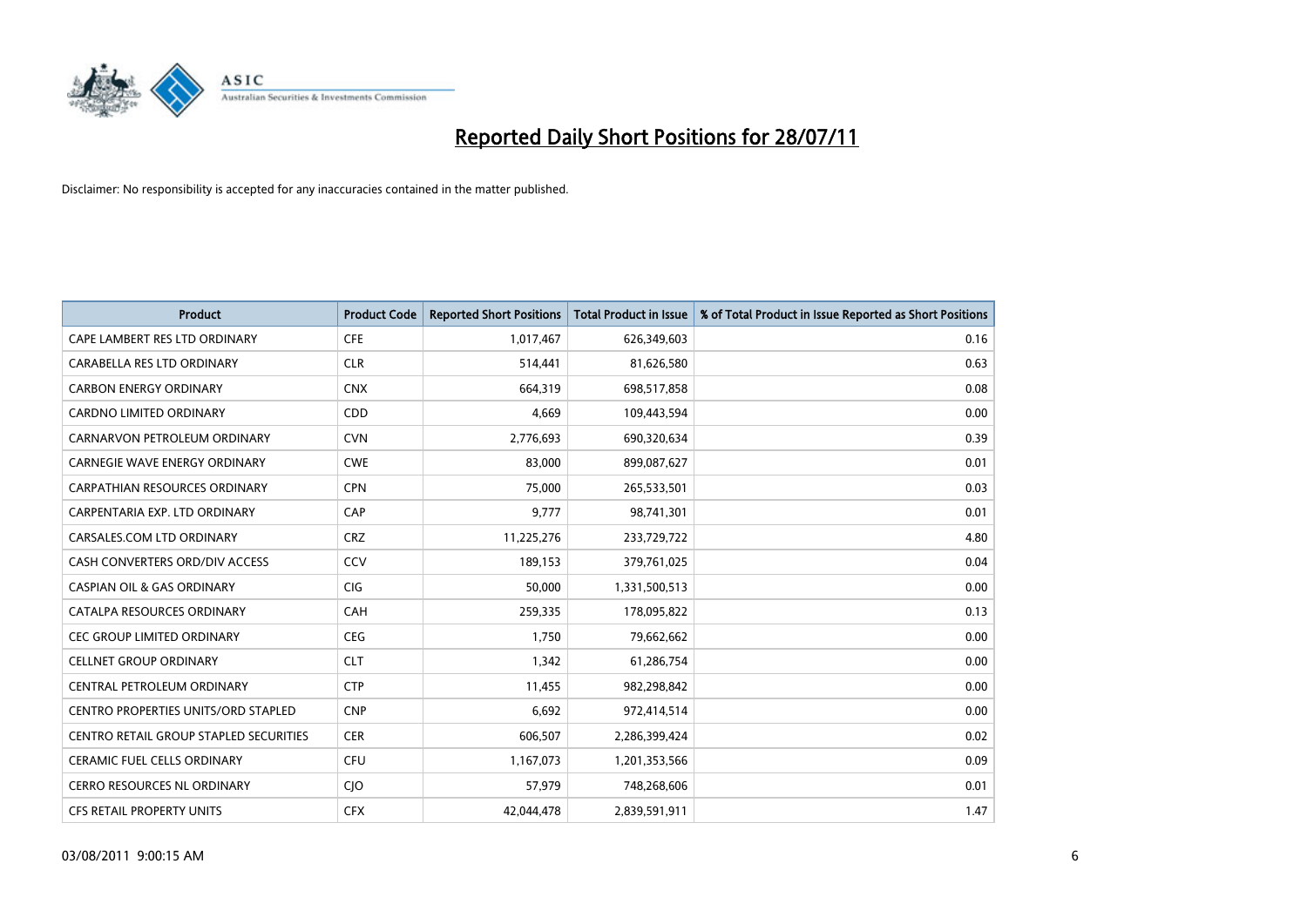

| <b>Product</b>                           | <b>Product Code</b> | <b>Reported Short Positions</b> | <b>Total Product in Issue</b> | % of Total Product in Issue Reported as Short Positions |
|------------------------------------------|---------------------|---------------------------------|-------------------------------|---------------------------------------------------------|
| <b>CGA MINING LIMITED ORDINARY</b>       | <b>CGX</b>          | 129,900                         | 333,425,726                   | 0.04                                                    |
| CHALLENGER DIV.PRO. STAPLED UNITS        | <b>CDI</b>          | 131,273                         | 906,046,047                   | 0.01                                                    |
| <b>CHALLENGER INFRAST, STAPLED UNITS</b> | <b>CIF</b>          | 8,204                           | 316,223,785                   | 0.00                                                    |
| CHALLENGER LIMITED ORDINARY              | <b>CGF</b>          | 6,126,487                       | 496,747,954                   | 1.22                                                    |
| <b>CHANDLER MACLEOD LTD ORDINARY</b>     | <b>CMG</b>          | 11,970                          | 466,466,720                   | 0.00                                                    |
| CHARTER HALL GROUP STAPLED US PROHIBIT.  | CHC                 | 1,452,790                       | 307,866,815                   | 0.46                                                    |
| <b>CHARTER HALL OFFICE UNIT</b>          | CQ <sub>O</sub>     | 1,934,585                       | 493,319,730                   | 0.40                                                    |
| <b>CHARTER HALL RETAIL UNITS</b>         | <b>CQR</b>          | 365,877                         | 302,162,079                   | 0.12                                                    |
| CITIGOLD CORP LTD ORDINARY               | <b>CTO</b>          | 2,059,217                       | 1,105,078,301                 | 0.18                                                    |
| <b>CLARIUS GRP LTD ORDINARY</b>          | <b>CND</b>          | 187,238                         | 88,161,315                    | 0.21                                                    |
| CLINUVEL PHARMACEUT, ORDINARY            | <b>CUV</b>          | 4,127                           | 30,381,706                    | 0.01                                                    |
| <b>CLOUGH LIMITED ORDINARY</b>           | <b>CLO</b>          | 143,971                         | 769,801,269                   | 0.01                                                    |
| <b>CO2 GROUP LIMITED ORDINARY</b>        | COZ                 | 777,085                         | 279,557,526                   | 0.28                                                    |
| <b>COAL &amp; ALLIED ORDINARY</b>        | <b>CNA</b>          | 19,711                          | 86,584,735                    | 0.01                                                    |
| COAL OF AFRICA LTD ORDINARY              | <b>CZA</b>          | 470,250                         | 531,139,661                   | 0.08                                                    |
| <b>COALSPUR MINES LTD ORDINARY</b>       | <b>CPL</b>          | 1,465,093                       | 579,768,744                   | 0.24                                                    |
| <b>COALWORKS LIMITED ORDINARY</b>        | <b>CWK</b>          | 85,906                          | 149,088,955                   | 0.06                                                    |
| COCA-COLA AMATIL ORDINARY                | <b>CCL</b>          | 7,123,940                       | 758,043,096                   | 0.93                                                    |
| <b>COCHLEAR LIMITED ORDINARY</b>         | <b>COH</b>          | 1,240,756                       | 56,745,023                    | 2.17                                                    |
| <b>COCKATOO COAL ORDINARY</b>            | <b>COK</b>          | 6,185,922                       | 1,016,096,908                 | 0.61                                                    |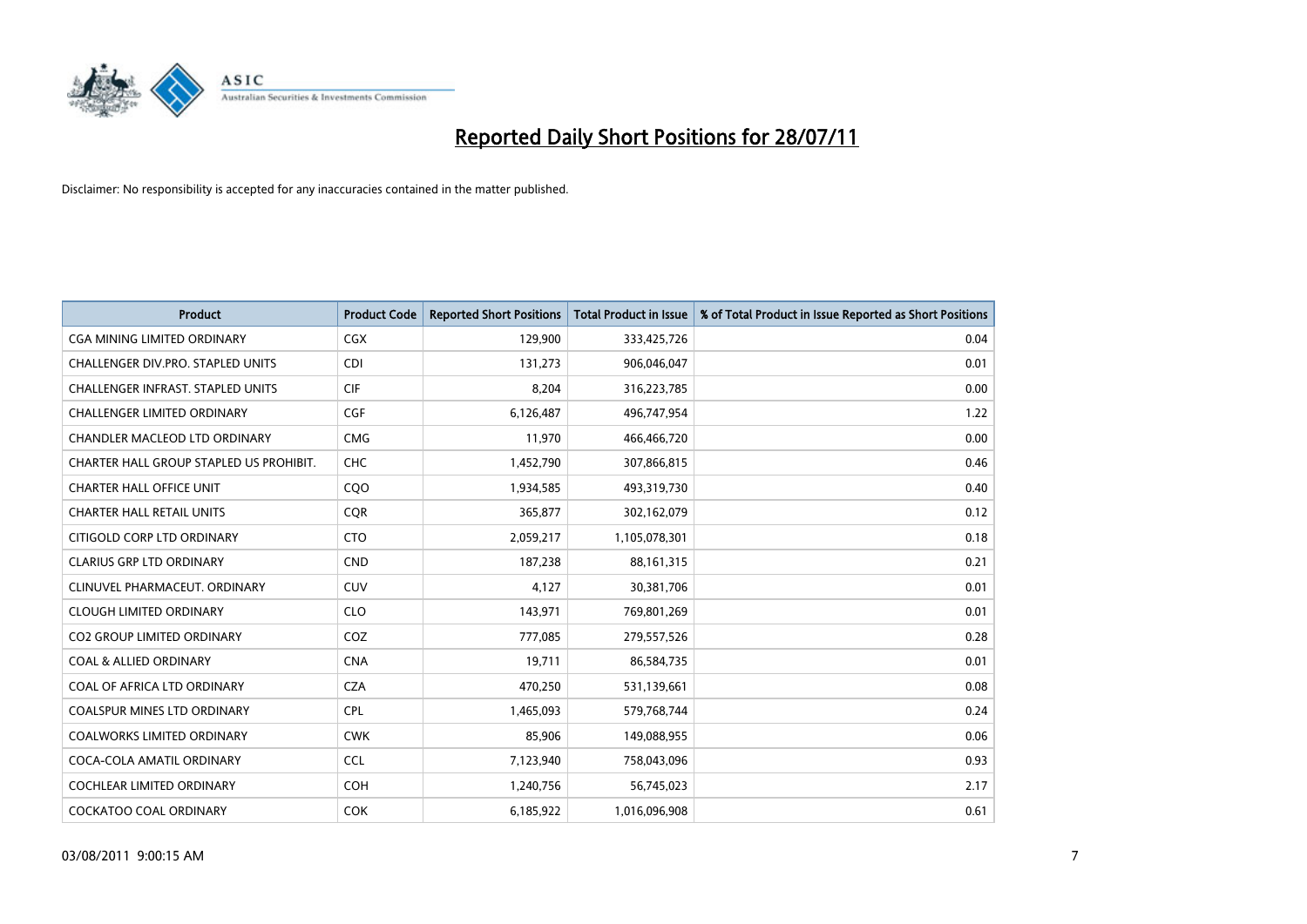

| <b>Product</b>                       | <b>Product Code</b> | <b>Reported Short Positions</b> | <b>Total Product in Issue</b> | % of Total Product in Issue Reported as Short Positions |
|--------------------------------------|---------------------|---------------------------------|-------------------------------|---------------------------------------------------------|
| <b>COFFEY INTERNATIONAL ORDINARY</b> | <b>COF</b>          | 24.255                          | 134,066,081                   | 0.02                                                    |
| COKAL LTD ORDINARY                   | <b>CKA</b>          | 392,815                         | 129,240,735                   | 0.30                                                    |
| COMMONWEALTH BANK, ORDINARY          | <b>CBA</b>          | 26,070,373                      | 1,558,647,244                 | 1.62                                                    |
| COMMONWEALTH PROP ORDINARY UNITS     | <b>CPA</b>          | 41,760,515                      | 2,449,599,711                 | 1.72                                                    |
| <b>COMPASS RESOURCES ORDINARY</b>    | <b>CMR</b>          | 160,952                         | 147,402,920                   | 0.11                                                    |
| <b>COMPUTERSHARE LTD ORDINARY</b>    | <b>CPU</b>          | 3,366,715                       | 555,664,059                   | 0.58                                                    |
| CONNECTEAST GROUP STAPLED            | <b>CEU</b>          | 12,409,555                      | 3,940,145,951                 | 0.31                                                    |
| CONQUEST MINING ORDINARY             | COT                 | 414,173                         | 583,241,478                   | 0.06                                                    |
| CONSOLIDATED MEDIA, ORDINARY         | <b>CMI</b>          | 3,358,478                       | 561,834,996                   | 0.59                                                    |
| CONTANGO MICROCAP ORDINARY           | <b>CTN</b>          | 7,500                           | 146,423,793                   | 0.01                                                    |
| CONTINENTAL COAL LTD ORDINARY        | CCC                 | 739,375                         | 2,415,170,317                 | 0.03                                                    |
| COOPER ENERGY LTD ORDINARY           | <b>COE</b>          | 188,677                         | 292,576,001                   | 0.06                                                    |
| <b>COPPER STRIKE LTD ORDINARY</b>    | <b>CSE</b>          | 714                             | 129,455,571                   | 0.00                                                    |
| <b>CORDLIFE LIMITED ORDINARY</b>     | CBB                 |                                 | 150,887,354                   | 0.00                                                    |
| <b>COUNT FINANCIAL ORDINARY</b>      | COU                 | 626,745                         | 262,247,830                   | 0.24                                                    |
| <b>CREDIT CORP GROUP ORDINARY</b>    | <b>CCP</b>          | 1,635                           | 45,210,752                    | 0.00                                                    |
| CROMWELL PROP STAPLED SECURITIES     | <b>CMW</b>          | 82,912                          | 964,737,315                   | 0.01                                                    |
| <b>CROWN LIMITED ORDINARY</b>        | <b>CWN</b>          | 2,509,675                       | 754,131,800                   | 0.32                                                    |
| <b>CSG LIMITED ORDINARY</b>          | CSV                 | 949,793                         | 282,567,499                   | 0.33                                                    |
| <b>CSL LIMITED ORDINARY</b>          | <b>CSL</b>          | 7,737,930                       | 527,960,909                   | 1.44                                                    |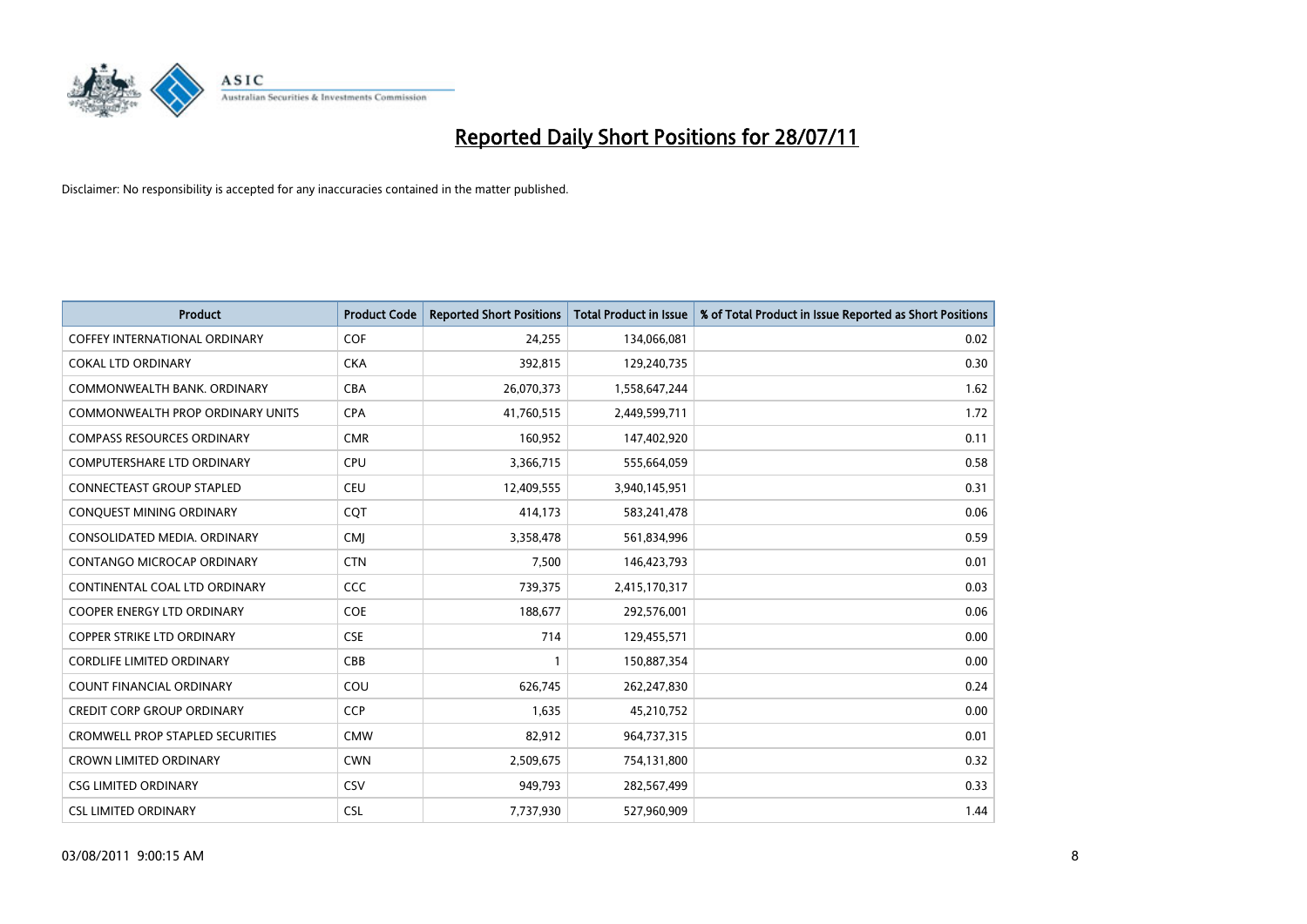

| <b>Product</b>                     | <b>Product Code</b> | <b>Reported Short Positions</b> | <b>Total Product in Issue</b> | % of Total Product in Issue Reported as Short Positions |
|------------------------------------|---------------------|---------------------------------|-------------------------------|---------------------------------------------------------|
| <b>CSR LIMITED ORDINARY</b>        | <b>CSR</b>          | 14,772,610                      | 506,000,315                   | 2.92                                                    |
| <b>CUDECO LIMITED ORDINARY</b>     | CDU                 | 1,267,682                       | 142,654,900                   | 0.89                                                    |
| <b>CUSTOMERS LIMITED ORDINARY</b>  | <b>CUS</b>          | 79,689                          | 134,869,357                   | 0.05                                                    |
| DART ENERGY LTD ORDINARY           | <b>DTE</b>          | 5,951,831                       | 720,674,545                   | 0.83                                                    |
| DAVID JONES LIMITED ORDINARY       | <b>DJS</b>          | 33,142,656                      | 520,751,395                   | 6.35                                                    |
| DECMIL GROUP LIMITED ORDINARY      | <b>DCG</b>          | 70,583                          | 124,254,568                   | 0.05                                                    |
| DEEP YELLOW LIMITED ORDINARY       | <b>DYL</b>          | 44.876                          | 1,127,534,458                 | 0.00                                                    |
| DEVINE LIMITED ORDINARY            | <b>DVN</b>          | 1,000                           | 634,918,223                   | 0.00                                                    |
| DEXUS PROPERTY GROUP STAPLED UNITS | <b>DXS</b>          | 44,521,802                      | 4,839,024,176                 | 0.92                                                    |
| DISCOVERY METALS LTD ORDINARY      | <b>DML</b>          | 6,942,179                       | 437,114,481                   | 1.57                                                    |
| DOMINO PIZZA ENTERPR ORDINARY      | <b>DMP</b>          | 254,192                         | 68,407,674                    | 0.37                                                    |
| DOWNER EDI LIMITED ORDINARY        | <b>DOW</b>          | 6,363,890                       | 429,100,296                   | 1.48                                                    |
| DRILLSEARCH ENERGY ORDINARY        | <b>DLS</b>          | 418,475                         | 304,176,742                   | 0.13                                                    |
| DUET GROUP STAPLED US PROHIBIT.    | <b>DUE</b>          | 1,594,417                       | 909,692,991                   | 0.16                                                    |
| DULUXGROUP LIMITED ORDINARY        | <b>DLX</b>          | 8,005,879                       | 367,456,259                   | 2.16                                                    |
| DWS ADVANCED ORDINARY              | <b>DWS</b>          | 104,742                         | 132,362,763                   | 0.08                                                    |
| <b>EASTERN STAR GAS ORDINARY</b>   | ESG                 | 3,240,685                       | 991,717,041                   | 0.32                                                    |
| ECHO ENTERTAINMENT ORDINARY        | <b>EGP</b>          | 1,075,010                       | 688,019,737                   | 0.16                                                    |
| <b>ELDERS LIMITED ORDINARY</b>     | <b>ELD</b>          | 18,591,559                      | 448,598,480                   | 4.12                                                    |
| ELDORADO GOLD CORP CDI 1:1         | EAU                 | 10,515                          | 11,658,431                    | 0.09                                                    |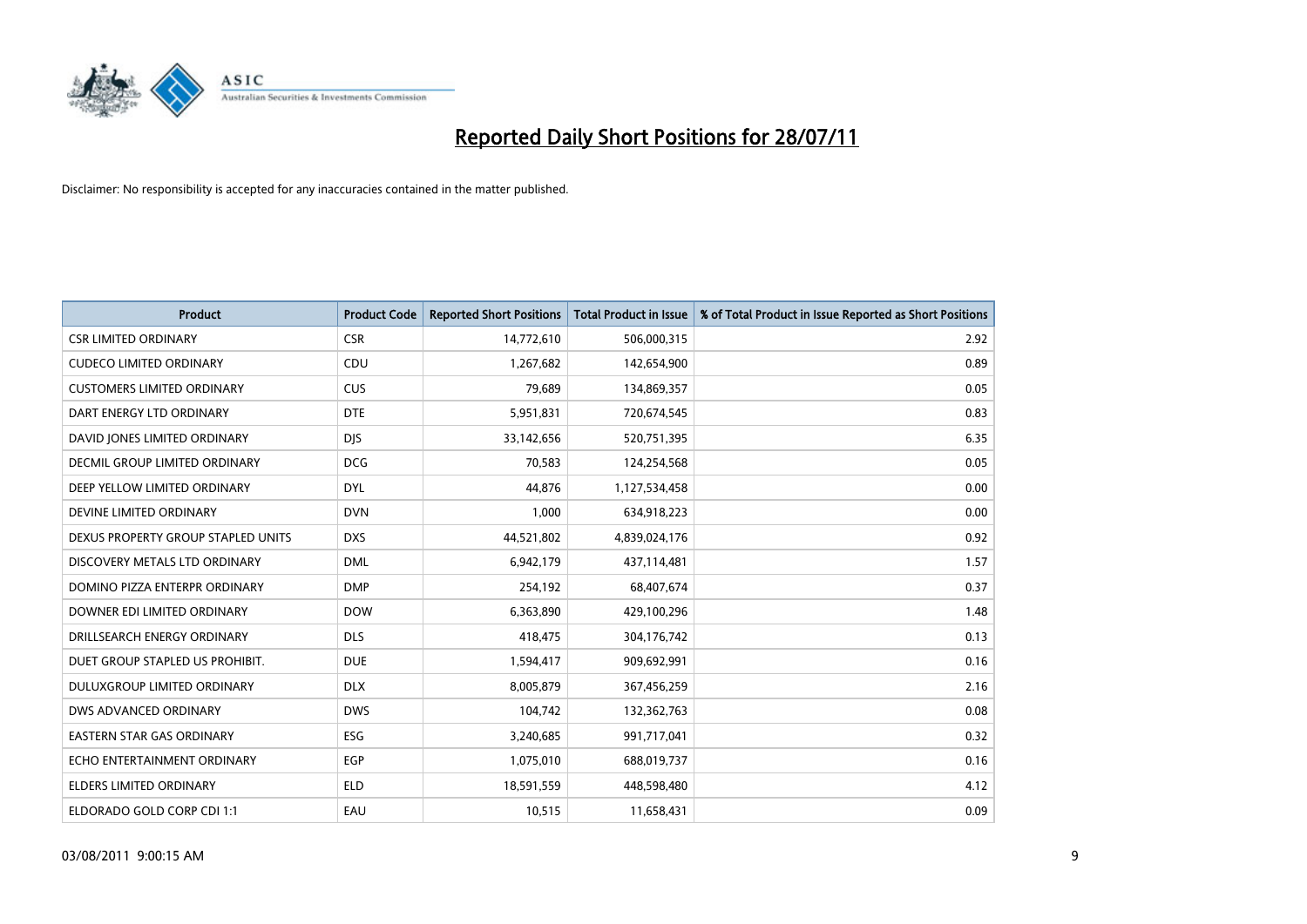

| <b>Product</b>                        | <b>Product Code</b> | <b>Reported Short Positions</b> | <b>Total Product in Issue</b> | % of Total Product in Issue Reported as Short Positions |
|---------------------------------------|---------------------|---------------------------------|-------------------------------|---------------------------------------------------------|
| ELEMENTAL MINERALS ORDINARY           | <b>ELM</b>          | 73,359                          | 173,223,082                   | 0.04                                                    |
| ELEMENTOS LIMITED ORDINARY            | <b>ELT</b>          | 8                               | 77,068,979                    | 0.00                                                    |
| ELIXIR PETROLEUM LTD ORDINARY         | <b>EXR</b>          | 324,400                         | 188,988,472                   | 0.17                                                    |
| <b>EMECO HOLDINGS ORDINARY</b>        | <b>EHL</b>          | 1,956,171                       | 631,237,586                   | 0.29                                                    |
| <b>ENDOCOAL LIMITED ORDINARY</b>      | <b>EOC</b>          | 275,000                         | 92,436,436                    | 0.30                                                    |
| ENERGIA MINERALS LTD ORDINARY         | <b>EMX</b>          | 100,520                         | 82,500,005                    | 0.12                                                    |
| ENERGY RESOURCES ORDINARY 'A'         | <b>ERA</b>          | 4,811,779                       | 190,737,934                   | 2.55                                                    |
| <b>ENERGY WORLD CORPOR. ORDINARY</b>  | <b>EWC</b>          | 22,388,219                      | 1,734,166,672                 | 1.27                                                    |
| <b>ENTEK ENERGY LTD ORDINARY</b>      | <b>ETE</b>          | 489.903                         | 510,657,387                   | 0.10                                                    |
| <b>ENTELLECT LIMITED ORDINARY</b>     | <b>ESN</b>          | 464,050                         | 952,737,932                   | 0.05                                                    |
| <b>ENVESTRA LIMITED ORDINARY</b>      | <b>ENV</b>          | 3,287,812                       | 1,468,560,201                 | 0.22                                                    |
| EQUATORIAL RES LTD ORDINARY           | EQX                 | 11,660                          | 101,642,922                   | 0.01                                                    |
| <b>EXTRACT RESOURCES ORDINARY</b>     | EXT                 | 398,541                         | 251,336,404                   | 0.14                                                    |
| FAIRFAX MEDIA LTD ORDINARY            | <b>FXI</b>          | 298,423,019                     | 2,351,955,725                 | 12.69                                                   |
| <b>FANTASTIC HOLDINGS ORDINARY</b>    | <b>FAN</b>          | 1,223                           | 102,739,538                   | 0.00                                                    |
| FAR LTD ORDINARY                      | <b>FAR</b>          | 21,000,000                      | 1,245,401,164                 | 1.69                                                    |
| FERRAUS LIMITED ORDINARY              | <b>FRS</b>          | 370                             | 249,598,565                   | 0.00                                                    |
| FISHER & PAYKEL APP. ORDINARY         | <b>FPA</b>          | 18,298                          | 724,235,162                   | 0.00                                                    |
| FISHER & PAYKEL H. ORDINARY           | <b>FPH</b>          | 2,418,209                       | 525,362,450                   | 0.46                                                    |
| FKP PROPERTY GROUP STAPLED SECURITIES | <b>FKP</b>          | 30,121,513                      | 1,185,077,223                 | 2.52                                                    |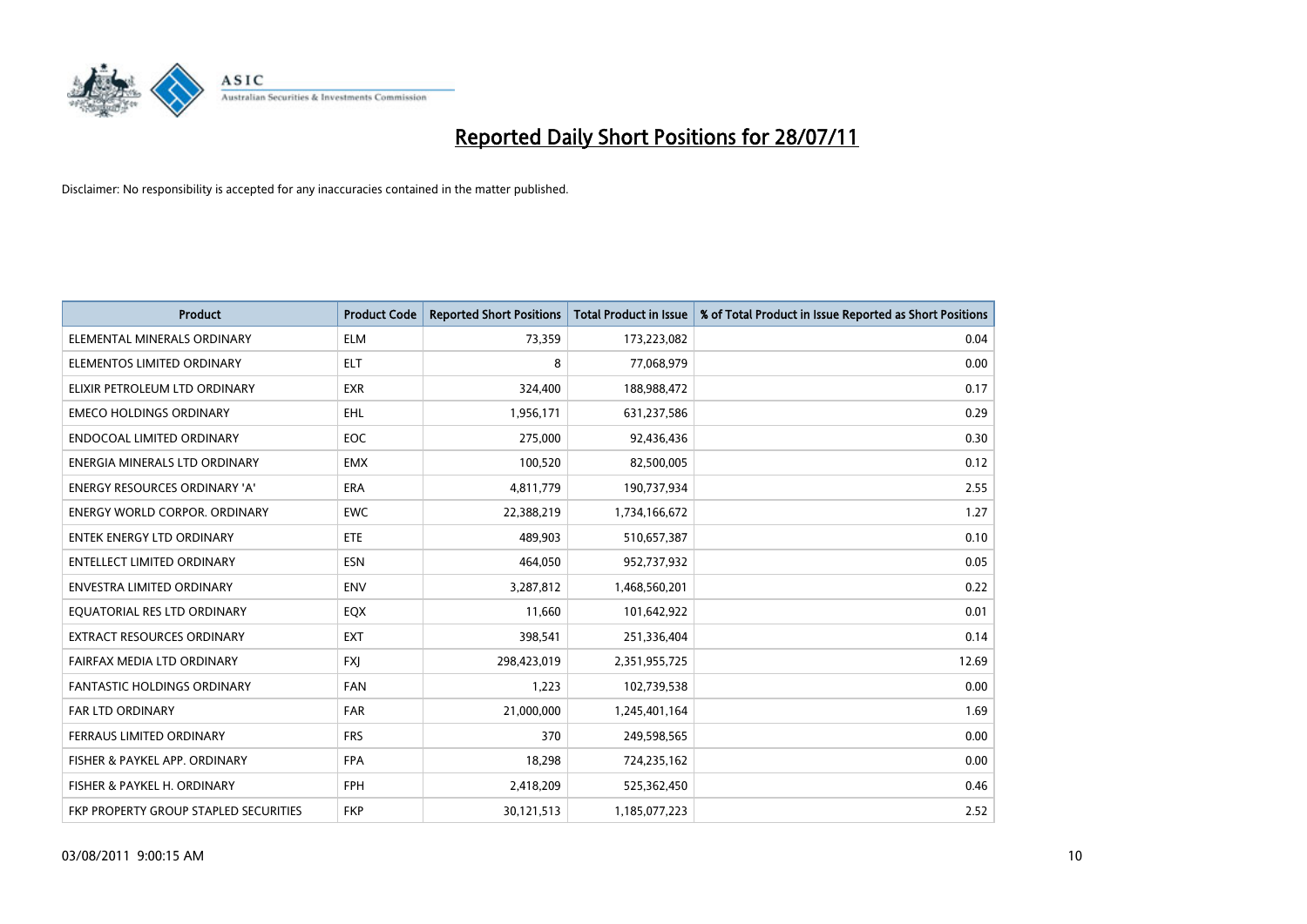

| <b>Product</b>                       | <b>Product Code</b> | <b>Reported Short Positions</b> | Total Product in Issue | % of Total Product in Issue Reported as Short Positions |
|--------------------------------------|---------------------|---------------------------------|------------------------|---------------------------------------------------------|
| FLEETWOOD CORP ORDINARY              | <b>FWD</b>          | 594,000                         | 57,847,937             | 1.02                                                    |
| FLETCHER BUILDING ORDINARY           | <b>FBU</b>          | 6,830,946                       | 678,573,570            | 1.01                                                    |
| FLEXIGROUP LIMITED ORDINARY          | <b>FXL</b>          | 174,318                         | 276,292,173            | 0.06                                                    |
| <b>FLIGHT CENTRE ORDINARY</b>        | <b>FLT</b>          | 4,365,935                       | 99,953,554             | 4.36                                                    |
| <b>FLINDERS MINES LTD ORDINARY</b>   | <b>FMS</b>          | 21,536,531                      | 1,820,839,571          | 1.17                                                    |
| <b>FOCUS MINERALS LTD ORDINARY</b>   | <b>FML</b>          | 2,966,250                       | 3,440,515,431          | 0.09                                                    |
| <b>FORGE GROUP LIMITED ORDINARY</b>  | <b>FGE</b>          | 80,318                          | 82,924,014             | 0.09                                                    |
| FORTE ENERGY NL ORDINARY             | <b>FTE</b>          | 2,658,986                       | 695,589,311            | 0.38                                                    |
| FORTESCUE METALS GRP ORDINARY        | <b>FMG</b>          | 44,662,842                      | 3,113,348,659          | 1.41                                                    |
| <b>FOSTER'S GROUP ORDINARY</b>       | FGL                 | 6,441,204                       | 1,940,894,542          | 0.33                                                    |
| FTD CORPORATION ORDINARY             | <b>FTD</b>          | 8,088                           | 36,474,593             | 0.02                                                    |
| FUNTASTIC LIMITED ORDINARY           | <b>FUN</b>          | 322,528                         | 340,997,682            | 0.09                                                    |
| <b>G.U.D. HOLDINGS ORDINARY</b>      | GUD                 | 318,247                         | 69,089,611             | 0.46                                                    |
| <b>GALAXY RESOURCES ORDINARY</b>     | GXY                 | 1,427,916                       | 323,327,000            | 0.44                                                    |
| <b>GEODYNAMICS LIMITED ORDINARY</b>  | GDY                 | 35,392                          | 336,892,832            | 0.01                                                    |
| <b>GINDALBIE METALS LTD ORDINARY</b> | <b>GBG</b>          | 39,769,216                      | 935,615,590            | 4.26                                                    |
| <b>GLOBAL MINING ORDINARY</b>        | GMI                 | 8,951                           | 191,820,968            | 0.00                                                    |
| <b>GLOUCESTER COAL ORDINARY</b>      | GCL                 | 379,910                         | 202,905,967            | 0.19                                                    |
| <b>GME RESOURCES LTD ORDINARY</b>    | <b>GME</b>          | 800                             | 322,635,902            | 0.00                                                    |
| <b>GOLDEN WEST RESOURCE ORDINARY</b> | <b>GWR</b>          | 1,617                           | 192,082,567            | 0.00                                                    |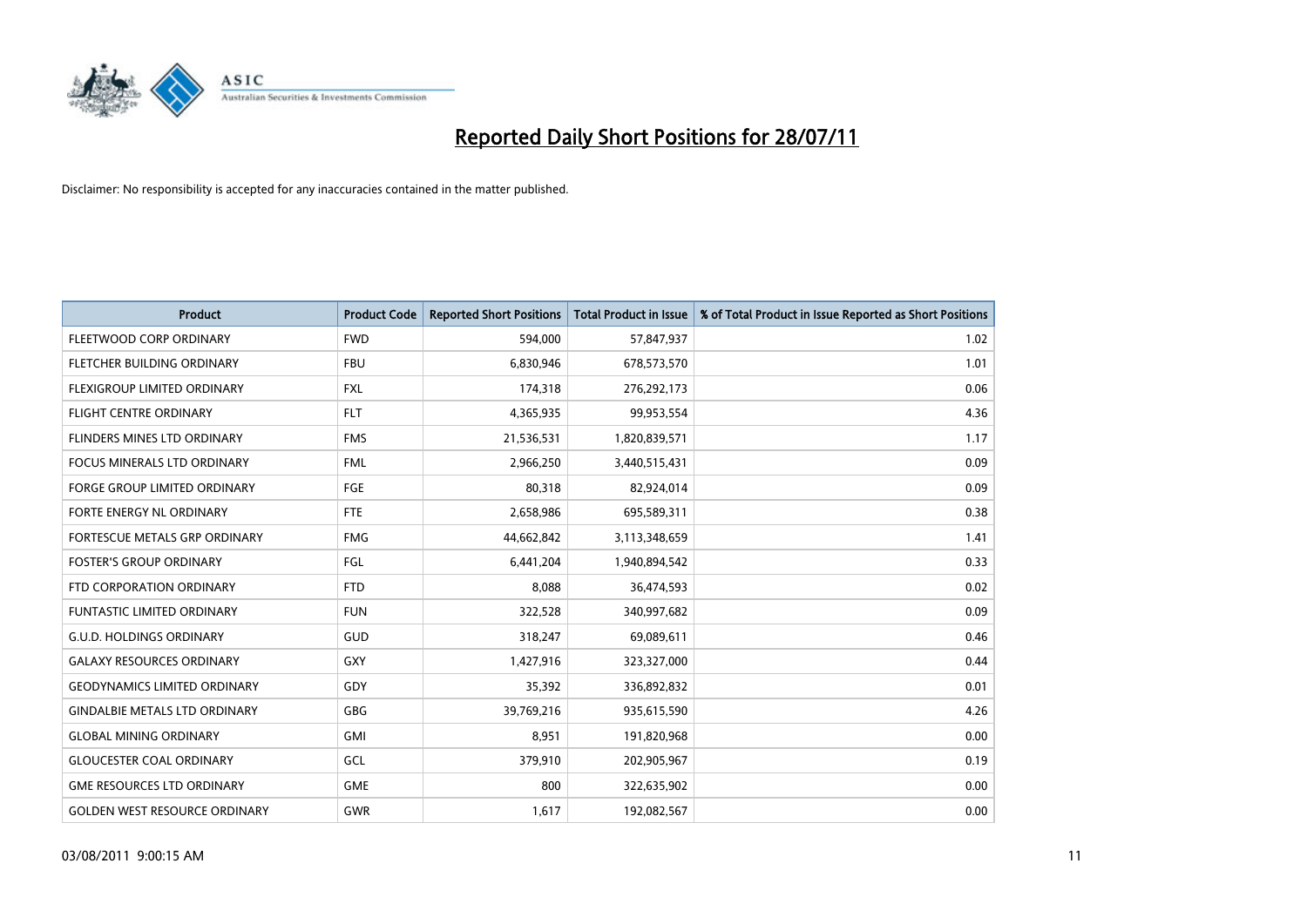

| <b>Product</b>                            | <b>Product Code</b> | <b>Reported Short Positions</b> | <b>Total Product in Issue</b> | % of Total Product in Issue Reported as Short Positions |
|-------------------------------------------|---------------------|---------------------------------|-------------------------------|---------------------------------------------------------|
| <b>GOODMAN FIELDER, ORDINARY</b>          | <b>GFF</b>          | 25,254,954                      | 1,380,386,438                 | 1.82                                                    |
| <b>GOODMAN GROUP STAPLED US PROHIBIT.</b> | <b>GMG</b>          | 25,081,321                      | 7,394,607,411                 | 0.33                                                    |
| <b>GPT GROUP STAPLED SEC.</b>             | GPT                 | 13,055,752                      | 1,855,529,431                 | 0.71                                                    |
| <b>GRAINCORP LIMITED A CLASS ORDINARY</b> | <b>GNC</b>          | 1,176,714                       | 198,318,900                   | 0.58                                                    |
| <b>GRANGE RESOURCES, ORDINARY</b>         | <b>GRR</b>          | 151,846                         | 1,153,181,487                 | 0.00                                                    |
| <b>GREENCAP LIMITED ORDINARY</b>          | GCG                 |                                 | 262,515,385                   | 0.00                                                    |
| <b>GREENLAND MIN EN LTD ORDINARY</b>      | GGG                 | 1,565,887                       | 410,407,582                   | 0.38                                                    |
| <b>GRYPHON MINERALS LTD ORDINARY</b>      | GRY                 | 1,994,279                       | 299,922,058                   | 0.65                                                    |
| <b>GUILDFORD COAL LTD ORDINARY</b>        | <b>GUF</b>          | 1,698,029                       | 217,469,617                   | 0.78                                                    |
| <b>GUINNESS PEAT GROUP. CDI 1:1</b>       | GPG                 | 1,226,373                       | 252,553,989                   | 0.48                                                    |
| <b>GUNNS LIMITED ORDINARY</b>             | <b>GNS</b>          | 66,031,869                      | 848,401,559                   | 7.79                                                    |
| <b>GWA GROUP LTD ORDINARY</b>             | <b>GWA</b>          | 6,474,375                       | 301,525,014                   | 2.12                                                    |
| HARVEY NORMAN ORDINARY                    | <b>HVN</b>          | 55,088,319                      | 1,062,316,784                 | 5.20                                                    |
| HASTIE GROUP LIMITED ORDINARY             | <b>HST</b>          | 2,557,033                       | 1,367,511,426                 | 0.19                                                    |
| HASTINGS DIVERSIFIED STAPLED SECURITY     | <b>HDF</b>          | 2,001,542                       | 530,001,072                   | 0.37                                                    |
| <b>HEARTWARE INT INC CDI 35:1</b>         | <b>HIN</b>          | 272,008                         | 48,598,550                    | 0.56                                                    |
| <b>HENDERSON GROUP CDI 1:1</b>            | <b>HGG</b>          | 5,502,067                       | 621,996,994                   | 0.89                                                    |
| HFA HOLDINGS LIMITED ORDINARY             | <b>HFA</b>          | 473,179                         | 117,332,831                   | 0.39                                                    |
| <b>HIGHLANDS PACIFIC ORDINARY</b>         | <b>HIG</b>          | 2,520,873                       | 686,082,148                   | 0.37                                                    |
| HILLGROVE RES LTD ORDINARY                | <b>HGO</b>          | 440.614                         | 793,698,575                   | 0.05                                                    |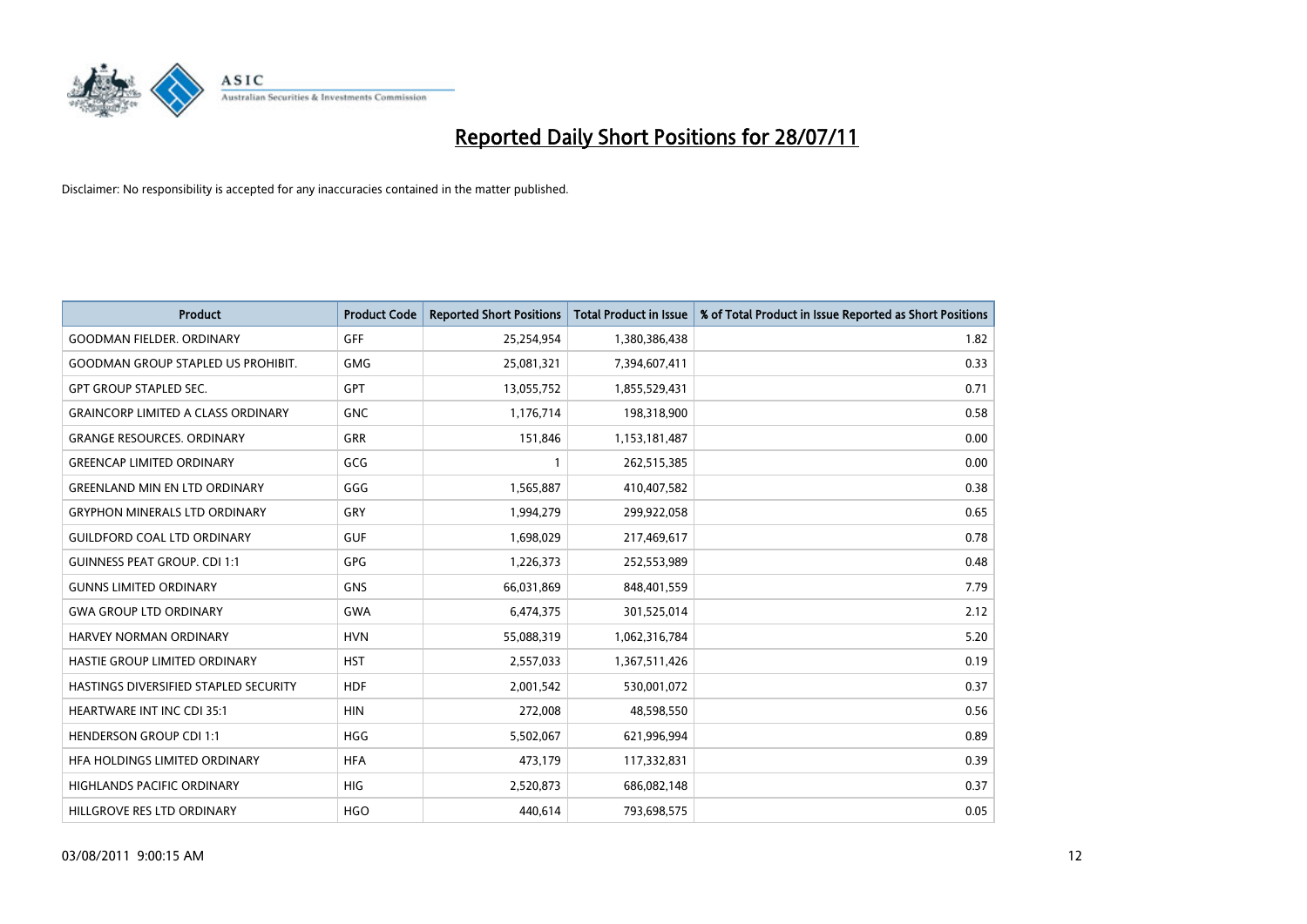

| <b>Product</b>                           | <b>Product Code</b> | <b>Reported Short Positions</b> | <b>Total Product in Issue</b> | % of Total Product in Issue Reported as Short Positions |
|------------------------------------------|---------------------|---------------------------------|-------------------------------|---------------------------------------------------------|
| HILLS HOLDINGS LTD ORDINARY              | <b>HIL</b>          | 3,479,538                       | 249,139,016                   | 1.39                                                    |
| HORIZON OIL LIMITED ORDINARY             | <b>HZN</b>          | 8,780,319                       | 1,130,811,515                 | 0.77                                                    |
| HUNNU COAL LIMITED ORDINARY              | <b>HUN</b>          | 229,238                         | 212,565,002                   | 0.10                                                    |
| <b>ICON ENERGY LIMITED ORDINARY</b>      | <b>ICN</b>          | 67,000                          | 469,301,394                   | 0.01                                                    |
| <b>IINET LIMITED ORDINARY</b>            | <b>IIN</b>          | 1,211,138                       | 152,160,119                   | 0.79                                                    |
| <b>IKWEZI MINING LTD ORDINARY</b>        | <b>IKW</b>          | 2,463,479                       | 168,800,000                   | 1.46                                                    |
| <b>ILUKA RESOURCES ORDINARY</b>          | <b>ILU</b>          | 2,810,466                       | 418,700,517                   | 0.65                                                    |
| <b>IMDEX LIMITED ORDINARY</b>            | <b>IMD</b>          | 107,306                         | 199,414,165                   | 0.04                                                    |
| IMF (AUSTRALIA) LTD ORDINARY             | <b>IMF</b>          | 329,821                         | 123,828,193                   | 0.26                                                    |
| <b>IMX RESOURCES LTD ORDINARY</b>        | <b>IXR</b>          | 20,000                          | 262,612,803                   | 0.01                                                    |
| <b>INCITEC PIVOT ORDINARY</b>            | IPL                 | 3,237,177                       | 1,628,730,107                 | 0.19                                                    |
| <b>INDAGO RESOURCES LTD ORDINARY</b>     | <b>IDG</b>          | 8,179                           | 4,912,554                     | 0.17                                                    |
| <b>INDEPENDENCE GROUP ORDINARY</b>       | <b>IGO</b>          | 996,956                         | 202,907,135                   | 0.49                                                    |
| <b>INDOPHIL RESOURCES ORDINARY</b>       | <b>IRN</b>          | 14,649,008                      | 995,437,860                   | 1.46                                                    |
| <b>INDUSTREA LIMITED ORDINARY</b>        | IDL                 | 1,583,626                       | 364,733,566                   | 0.43                                                    |
| <b>INFIGEN ENERGY STAPLED SECURITIES</b> | <b>IFN</b>          | 3,449,218                       | 762,265,972                   | 0.47                                                    |
| ING RE COM GROUP STAPLED SECURITIES      | ILF                 | 9,075                           | 441,029,194                   | 0.00                                                    |
| INSURANCE AUSTRALIA ORDINARY             | <b>IAG</b>          | 9,449,634                       | 2,079,034,021                 | 0.45                                                    |
| INT GOLDFIELDS LTD ORDINARY              | <b>IGS</b>          | 12,197,682                      | 571,520,386                   | 2.13                                                    |
| INTEGRA MINING LTD, ORDINARY             | <b>IGR</b>          | 4,120,353                       | 841,525,727                   | 0.48                                                    |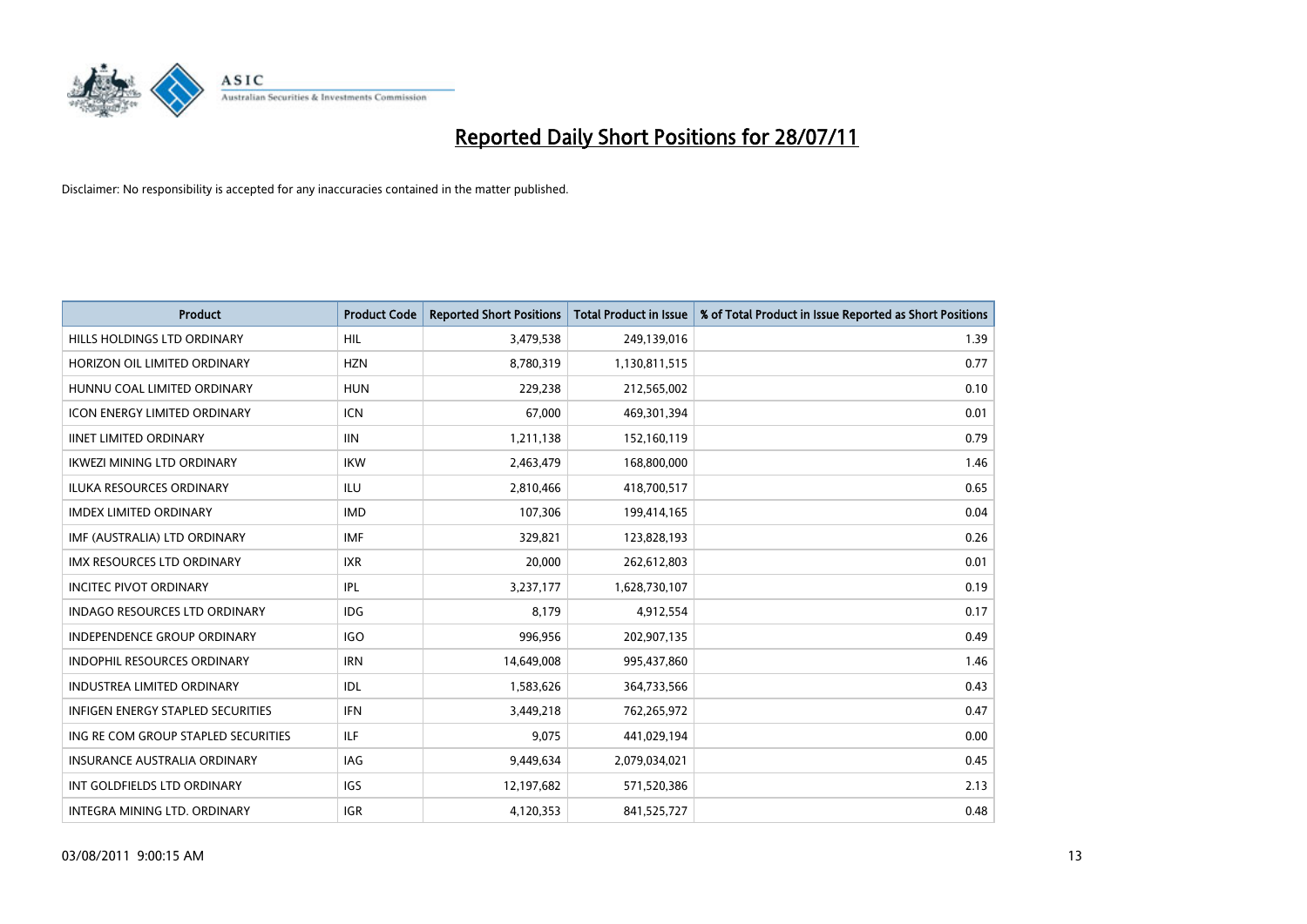

| <b>Product</b>                                  | <b>Product Code</b> | <b>Reported Short Positions</b> | <b>Total Product in Issue</b> | % of Total Product in Issue Reported as Short Positions |
|-------------------------------------------------|---------------------|---------------------------------|-------------------------------|---------------------------------------------------------|
| <b>INTREPID MINES ORDINARY</b>                  | <b>IAU</b>          | 5,893,892                       | 521,727,606                   | 1.13                                                    |
| <b>INVESTA OFFICE FUND STAPLED SECURITIES</b>   | <b>IOF</b>          | 11,160,935                      | 2,729,071,212                 | 0.41                                                    |
| INVOCARE LIMITED ORDINARY                       | <b>IVC</b>          | 907,705                         | 107,912,897                   | 0.84                                                    |
| ION LIMITED ORDINARY                            | <b>ION</b>          | 164,453                         | 256,365,105                   | 0.06                                                    |
| <b>IOOF HOLDINGS LTD ORDINARY</b>               | IFL.                | 933,766                         | 229,794,395                   | 0.38                                                    |
| <b>IRESS MARKET TECH. ORDINARY</b>              | <b>IRE</b>          | 2,028,174                       | 126,992,462                   | 1.58                                                    |
| <b>IRON ORE HOLDINGS ORDINARY</b>               | <b>IOH</b>          | 20.025                          | 166,087,005                   | 0.01                                                    |
| ISHARES MSCI AUS 200 ISHARES MSCI AUS 200       | IOZ                 | 30,026                          | 1,950,015                     | 1.54                                                    |
| <b>ISHARES MSCI BRIC CDI 1:1</b>                | <b>IBK</b>          | 24,401                          | 3,650,000                     | 0.67                                                    |
| ISHARES MSCI EM MKTS CDI 1:1                    | <b>IEM</b>          | 20.690                          | 425,700,000                   | 0.00                                                    |
| ISHARES S&P 500 CDI 1:1                         | <b>IVV</b>          | 5,089                           | 116,350,000                   | 0.00                                                    |
| ISHARES S&P HIGH DIV ISHARES S&P HIGH DIV       | <b>IHD</b>          | 6,253                           | 2,200,055                     | 0.28                                                    |
| ISHARES SMALL ORDS ISHARES SMALL ORDS           | <b>ISO</b>          | 75,254                          | 3,900,000                     | 1.93                                                    |
| <b>ISOFT GROUP LIMITED ORDINARY</b>             | <b>ISF</b>          | 10,697,658                      | 1,076,986,272                 | 0.99                                                    |
| <b>IVANHOE AUSTRALIA ORDINARY</b>               | <b>IVA</b>          | 93,965                          | 418,709,553                   | 0.01                                                    |
| <b>JAMES HARDIE INDUST CHESS DEPOSITARY INT</b> | <b>IHX</b>          | 25,208,618                      | 437,311,611                   | 5.74                                                    |
| <b>JAMESON RESOURCES ORDINARY</b>               | <b>JAL</b>          | 1,600,000                       | 95,828,865                    | 1.67                                                    |
| <b>JB HI-FI LIMITED ORDINARY</b>                | <b>IBH</b>          | 16,735,463                      | 98,535,763                    | 16.97                                                   |
| <b>KAGARA LTD ORDINARY</b>                      | KZL                 | 9,033,495                       | 717,943,836                   | 1.26                                                    |
| KANGAROO RES LTD ORDINARY                       | <b>KRL</b>          | 600.000                         | 3,434,430,012                 | 0.02                                                    |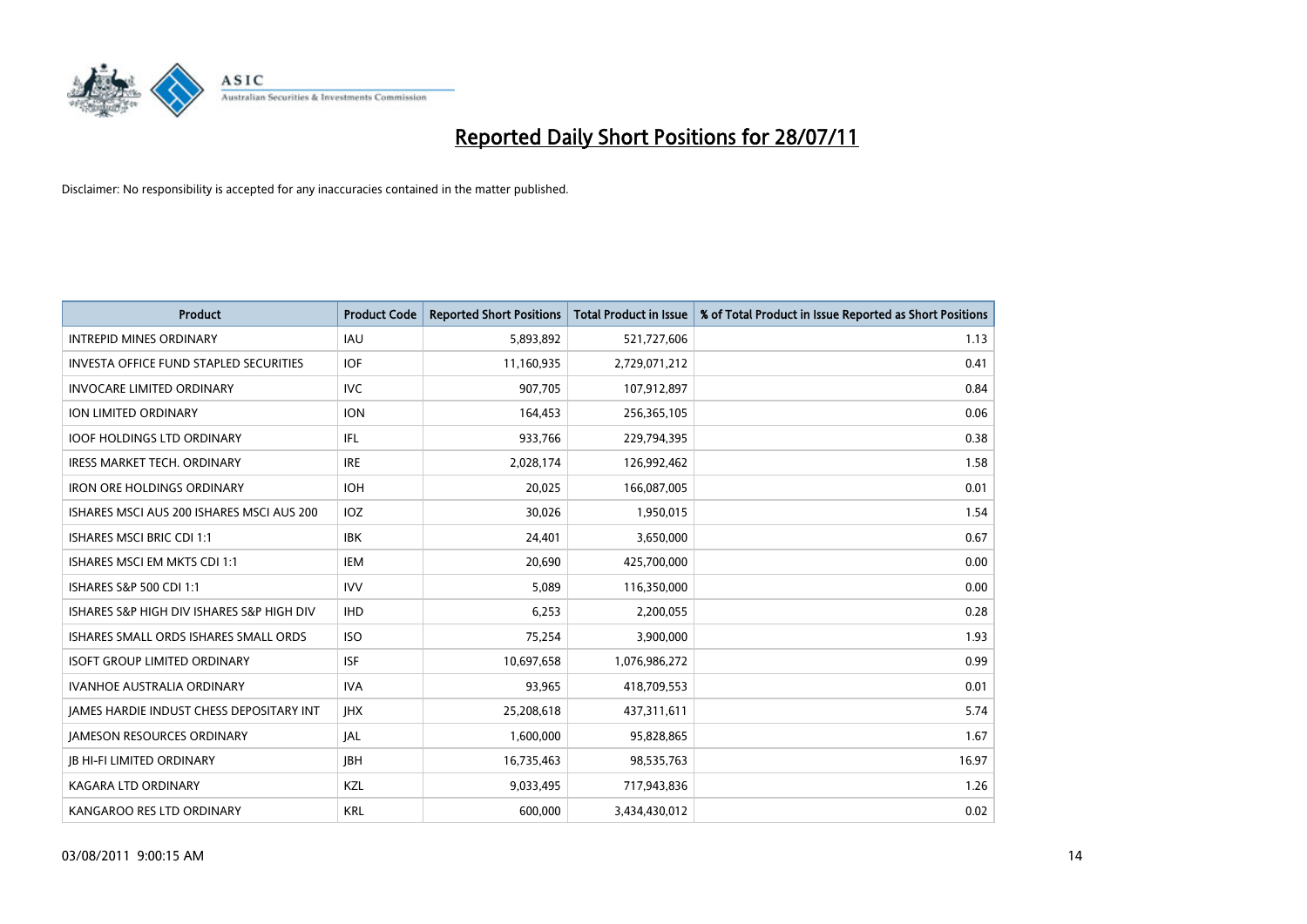

| <b>Product</b>                        | <b>Product Code</b> | <b>Reported Short Positions</b> | <b>Total Product in Issue</b> | % of Total Product in Issue Reported as Short Positions |
|---------------------------------------|---------------------|---------------------------------|-------------------------------|---------------------------------------------------------|
| KAROON GAS AUSTRALIA ORDINARY         | <b>KAR</b>          | 1,545,482                       | 221,420,769                   | 0.69                                                    |
| KASBAH RESOURCES ORDINARY             | KAS                 | 9.184                           | 364,262,596                   | 0.00                                                    |
| KATHMANDU HOLD LTD ORDINARY           | <b>KMD</b>          | 1,060,337                       | 200,000,000                   | 0.52                                                    |
| <b>KEYBRIDGE CAPITAL ORDINARY</b>     | <b>KBC</b>          | 5,999                           | 172,070,564                   | 0.00                                                    |
| KIMBERLEY METALS LTD ORDINARY         | <b>KBL</b>          | 1,820                           | 164,452,978                   | 0.00                                                    |
| KINGSGATE CONSOLID, ORDINARY          | <b>KCN</b>          | 2,683,686                       | 135,338,157                   | 1.97                                                    |
| KINGSROSE MINING LTD ORDINARY         | <b>KRM</b>          | 573,225                         | 265,488,064                   | 0.21                                                    |
| LEIGHTON HOLDINGS ORDINARY            | LEI                 | 6,910,633                       | 336,515,596                   | 2.05                                                    |
| LEND LEASE GROUP UNIT/ORD STAPLED     | LLC                 | 2,866,007                       | 570,915,669                   | 0.49                                                    |
| LINC ENERGY LTD ORDINARY              | <b>LNC</b>          | 6,140,758                       | 503,418,900                   | 1.22                                                    |
| LIQUEFIED NATURAL ORDINARY            | <b>LNG</b>          | 370,140                         | 267,699,015                   | 0.14                                                    |
| LUDOWICI LIMITED ORDINARY             | LDW                 | 6,496                           | 29,353,354                    | 0.02                                                    |
| LYNAS CORPORATION ORDINARY            | <b>LYC</b>          | 39,404,702                      | 1,713,646,913                 | 2.33                                                    |
| <b>M2 TELECOMMUNICATION ORDINARY</b>  | <b>MTU</b>          | 3.791                           | 123,616,285                   | 0.00                                                    |
| MACARTHUR COAL ORDINARY               | MCC                 | 901,404                         | 302,092,343                   | 0.29                                                    |
| <b>MACMAHON HOLDINGS ORDINARY</b>     | <b>MAH</b>          | 5,963,493                       | 733,711,705                   | 0.82                                                    |
| MACO ATLAS ROADS GRP ORDINARY STAPLED | <b>MQA</b>          | 5,895,420                       | 452,345,907                   | 1.29                                                    |
| MACQUARIE GROUP LTD ORDINARY          | <b>MOG</b>          | 5,796,939                       | 348,276,927                   | 1.64                                                    |
| MAP GROUP STAPLED US PROHIBIT.        | <b>MAP</b>          | 5,968,784                       | 1,861,210,782                 | 0.30                                                    |
| <b>MARENGO MINING ORDINARY</b>        | <b>MGO</b>          | 39.850                          | 995,068,613                   | 0.00                                                    |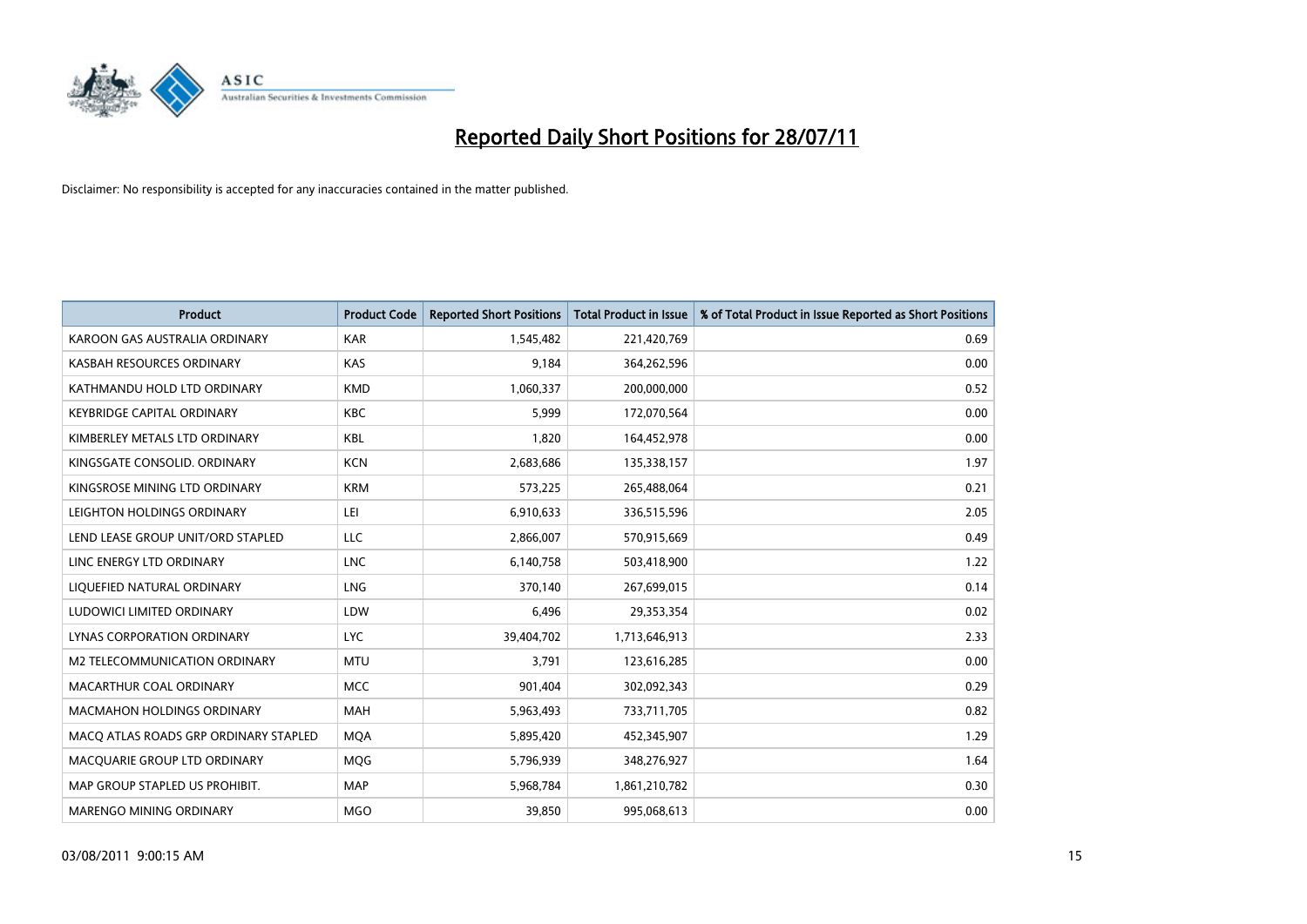

| <b>Product</b>                       | <b>Product Code</b> | <b>Reported Short Positions</b> | <b>Total Product in Issue</b> | % of Total Product in Issue Reported as Short Positions |
|--------------------------------------|---------------------|---------------------------------|-------------------------------|---------------------------------------------------------|
| <b>MATRIX C &amp; E LTD ORDINARY</b> | <b>MCE</b>          | 95,113                          | 77,081,507                    | 0.12                                                    |
| MCMILLAN SHAKESPEARE ORDINARY        | <b>MMS</b>          | 52,888                          | 68,081,810                    | 0.07                                                    |
| <b>MCPHERSON'S LTD ORDINARY</b>      | <b>MCP</b>          | 216,964                         | 72,401,758                    | 0.30                                                    |
| MEDUSA MINING LTD ORDINARY           | <b>MML</b>          | 1,493,367                       | 188,233,911                   | 0.78                                                    |
| MELBOURNE IT LIMITED ORDINARY        | MLB                 | 182,722                         | 80,662,621                    | 0.23                                                    |
| MEO AUSTRALIA LTD ORDINARY           | <b>MEO</b>          | 2,374,929                       | 539,913,260                   | 0.43                                                    |
| <b>MERMAID MARINE ORDINARY</b>       | <b>MRM</b>          | 2,150,067                       | 215,376,756                   | 0.99                                                    |
| MESOBLAST LIMITED ORDINARY           | <b>MSB</b>          | 2,016,301                       | 280,425,258                   | 0.71                                                    |
| METALS X LIMITED ORDINARY            | <b>MLX</b>          | 326,940                         | 1,365,661,782                 | 0.03                                                    |
| METCASH LIMITED ORDINARY             | <b>MTS</b>          | 34,615,801                      | 768,928,924                   | 4.53                                                    |
| METGASCO LIMITED ORDINARY            | <b>MEL</b>          | 688,709                         | 276,213,791                   | 0.25                                                    |
| METMINCO LIMITED ORDINARY            | <b>MNC</b>          | 2,048,678                       | 1,462,616,146                 | 0.14                                                    |
| MHM METALS LIMITED ORDINARY          | <b>MHM</b>          | 79,633                          | 102,251,910                   | 0.08                                                    |
| MICLYN EXP OFFSHR ORDINARY           | <b>MIO</b>          | 296,239                         | 274,618,684                   | 0.10                                                    |
| MINARA RESOURCES ORDINARY            | <b>MRE</b>          | 16,321,005                      | 1,169,424,487                 | 1.39                                                    |
| MINCOR RESOURCES NL ORDINARY         | <b>MCR</b>          | 1,266,875                       | 200,608,804                   | 0.61                                                    |
| MINEMAKERS LIMITED ORDINARY          | <b>MAK</b>          | 44,227                          | 227,003,950                   | 0.02                                                    |
| MINERAL DEPOSITS ORDINARY            | <b>MDL</b>          | 203,556                         | 83,538,786                    | 0.25                                                    |
| MINERAL RESOURCES, ORDINARY          | <b>MIN</b>          | 437,647                         | 169,208,017                   | 0.26                                                    |
| MIRABELA NICKEL LTD ORDINARY         | <b>MBN</b>          | 11,097,925                      | 491,781,237                   | 2.24                                                    |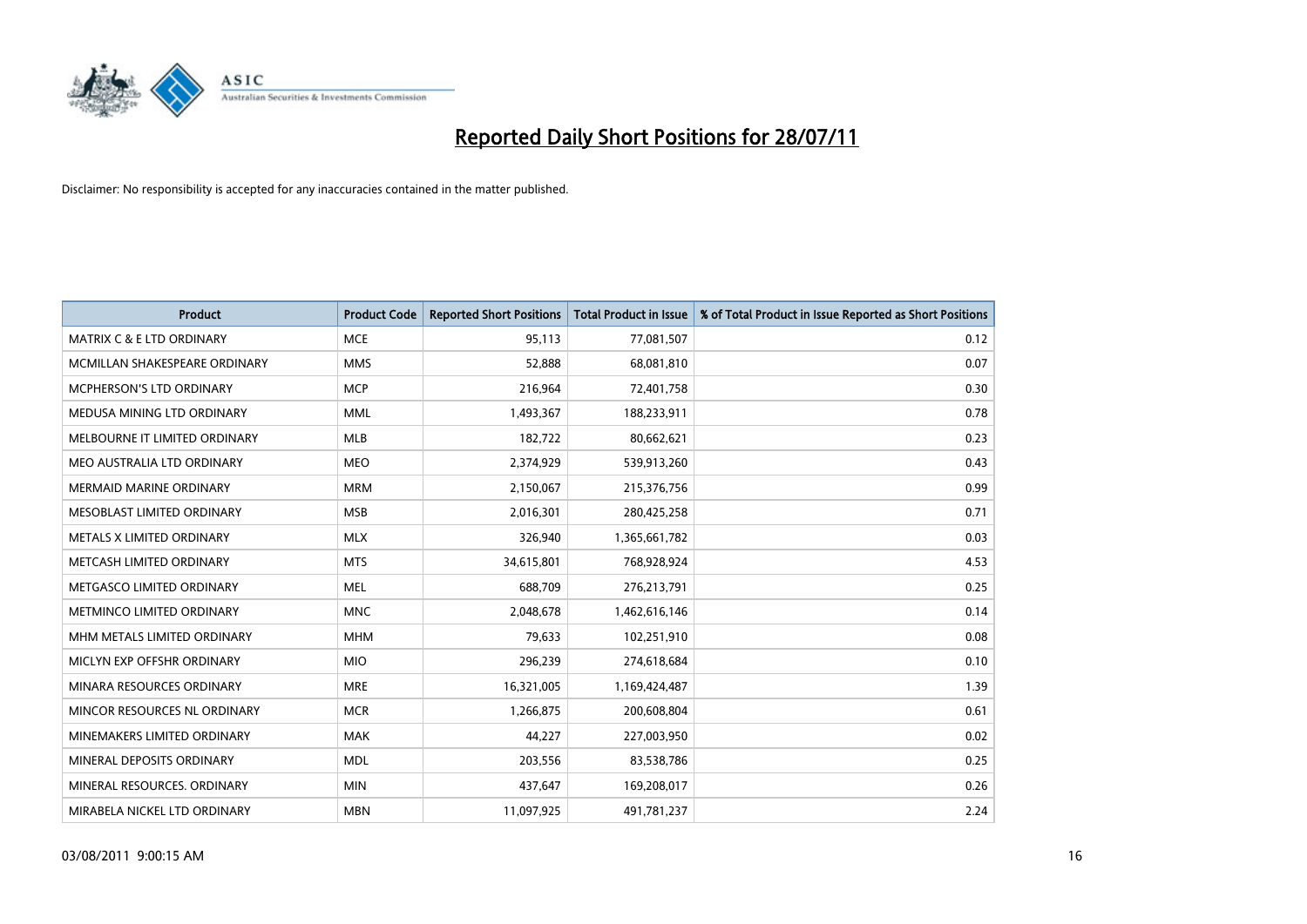

| <b>Product</b>                    | <b>Product Code</b> | <b>Reported Short Positions</b> | <b>Total Product in Issue</b> | % of Total Product in Issue Reported as Short Positions |
|-----------------------------------|---------------------|---------------------------------|-------------------------------|---------------------------------------------------------|
| MIRVAC GROUP STAPLED SECURITIES   | <b>MGR</b>          | 31,705,653                      | 3,416,924,188                 | 0.91                                                    |
| MISSION NEWENERGY ORDINARY        | <b>MBT</b>          | 1,400                           | 8,598,971                     | 0.02                                                    |
| MOLOPO ENERGY LTD ORDINARY        | <b>MPO</b>          | 1,296,847                       | 245,279,810                   | 0.53                                                    |
| MOLY MINES LIMITED ORDINARY       | <b>MOL</b>          | 40,323                          | 384,893,989                   | 0.01                                                    |
| MONADELPHOUS GROUP ORDINARY       | <b>MND</b>          | 769,703                         | 87,576,827                    | 0.85                                                    |
| MORTGAGE CHOICE LTD ORDINARY      | <b>MOC</b>          | 11,695                          | 119,948,255                   | 0.01                                                    |
| <b>MOUNT GIBSON IRON ORDINARY</b> | <b>MGX</b>          | 12,985,595                      | 1,082,570,693                 | 1.20                                                    |
| MSF SUGAR LIMITED ORDINARY        | <b>MSF</b>          | 19,208                          | 69,165,378                    | 0.03                                                    |
| MULTIPLEX SITES SITES             | <b>MXUPA</b>        | 172                             | 4,500,000                     | 0.00                                                    |
| MURCHISON METALS LTD ORDINARY     | <b>MMX</b>          | 12,371,062                      | 437,309,555                   | 2.81                                                    |
| MYER HOLDINGS LTD ORDINARY        | <b>MYR</b>          | 27,527,021                      | 582,947,884                   | 4.74                                                    |
| <b>MYSTATE LIMITED ORDINARY</b>   | <b>MYS</b>          | 1,400                           | 67,439,158                    | 0.00                                                    |
| NATIONAL AUST. BANK ORDINARY      | <b>NAB</b>          | 14,973,935                      | 2,201,147,145                 | 0.67                                                    |
| NATURAL FUEL LIMITED ORDINARY     | <b>NFL</b>          |                                 | 1,121,912                     | 0.00                                                    |
| NAVIGATOR RESOURCES ORDINARY      | <b>NAV</b>          | 500                             | 465,791,748                   | 0.00                                                    |
| NAVITAS LIMITED ORDINARY          | <b>NVT</b>          | 3,484,157                       | 375,230,115                   | 0.93                                                    |
| NEPTUNE MARINE ORDINARY           | <b>NMS</b>          | 910,236                         | 1,748,545,632                 | 0.05                                                    |
| NEW HOPE CORPORATION ORDINARY     | <b>NHC</b>          | 761,704                         | 830,230,549                   | 0.09                                                    |
| NEWCREST MINING ORDINARY          | <b>NCM</b>          | 4,014,033                       | 765,000,000                   | 0.49                                                    |
| NEWS CORP A NON-VOTING CDI        | <b>NWSLV</b>        | 5,436,531                       | 1,829,969,757                 | 0.30                                                    |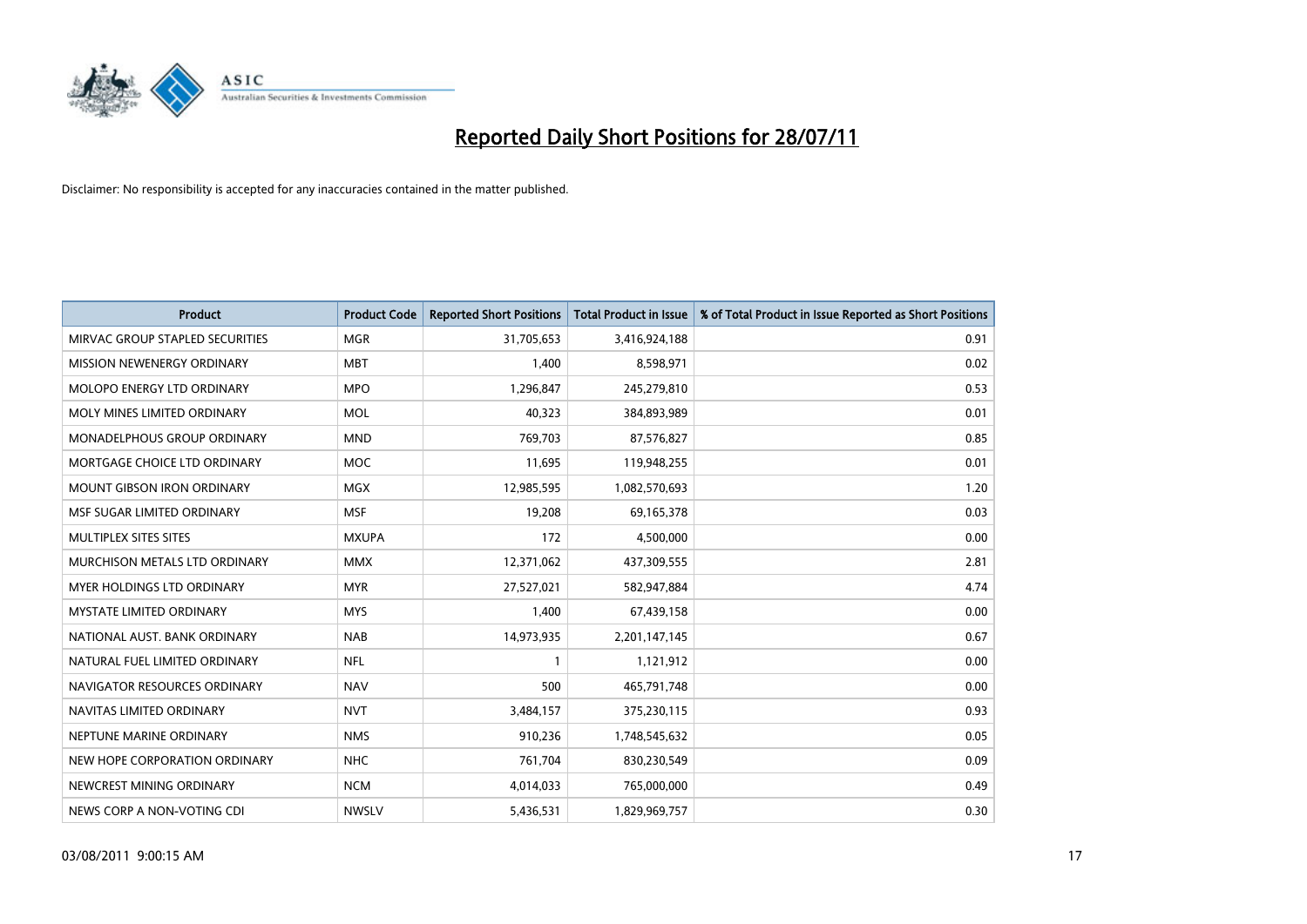

| <b>Product</b>                        | <b>Product Code</b> | <b>Reported Short Positions</b> | <b>Total Product in Issue</b> | % of Total Product in Issue Reported as Short Positions |
|---------------------------------------|---------------------|---------------------------------|-------------------------------|---------------------------------------------------------|
| NEWS CORP B VOTING CDI                | <b>NWS</b>          | 4,441,105                       | 798,520,953                   | 0.54                                                    |
| NEXBIS LIMITED ORDINARY               | <b>NBS</b>          | 63,733                          | 798,356,704                   | 0.01                                                    |
| NEXUS ENERGY LIMITED ORDINARY         | <b>NXS</b>          | 17,199,596                      | 1,326,337,066                 | 1.29                                                    |
| NIB HOLDINGS LIMITED ORDINARY         | <b>NHF</b>          | 4,911                           | 466,733,110                   | 0.00                                                    |
| NICK SCALI LIMITED ORDINARY           | <b>NCK</b>          | 35,846                          | 81,000,000                    | 0.04                                                    |
| NIDO PETROLEUM ORDINARY               | <b>NDO</b>          | 86,928                          | 1,389,163,151                 | 0.00                                                    |
| NOBLE MINERAL RES ORDINARY            | <b>NMG</b>          | 851,093                         | 397,569,503                   | 0.22                                                    |
| NORTHERN CREST ORDINARY               | <b>NOC</b>          | 24,345                          | 133,484,723                   | 0.02                                                    |
| NORTHERN IRON LTD ORDINARY            | <b>NFE</b>          | 678,266                         | 336,084,863                   | 0.20                                                    |
| NRW HOLDINGS LIMITED ORDINARY         | <b>NWH</b>          | 705,480                         | 278,888,011                   | 0.25                                                    |
| NUCOAL RESOURCES NL ORDINARY          | <b>NCR</b>          | 69,476                          | 437,193,340                   | 0.02                                                    |
| NUFARM LIMITED ORDINARY               | <b>NUF</b>          | 5,822,634                       | 261,833,005                   | 2.23                                                    |
| OAKTON LIMITED ORDINARY               | <b>OKN</b>          | 602,773                         | 93,800,235                    | 0.65                                                    |
| OCEANAGOLD CORP. CHESS DEPOSITARY INT | <b>OGC</b>          | 482.890                         | 262,600,385                   | 0.18                                                    |
| OCEANIA CAPITAL LTD ORDINARY          | <b>OCP</b>          | 2,500                           | 91,921,295                    | 0.00                                                    |
| OIL SEARCH LTD ORDINARY               | <b>OSH</b>          | 12,880,778                      | 1,320,648,378                 | 0.95                                                    |
| OM HOLDINGS LIMITED ORDINARY          | <b>OMH</b>          | 8,480,038                       | 504,105,150                   | 1.68                                                    |
| ONESTEEL LIMITED ORDINARY             | OST                 | 21,291,275                      | 1,338,106,652                 | 1.58                                                    |
| ORICA LIMITED ORDINARY                | ORI                 | 3,014,689                       | 363,966,570                   | 0.83                                                    |
| ORIGIN ENERGY ORDINARY                | <b>ORG</b>          | 2,417,726                       | 1,064,549,259                 | 0.22                                                    |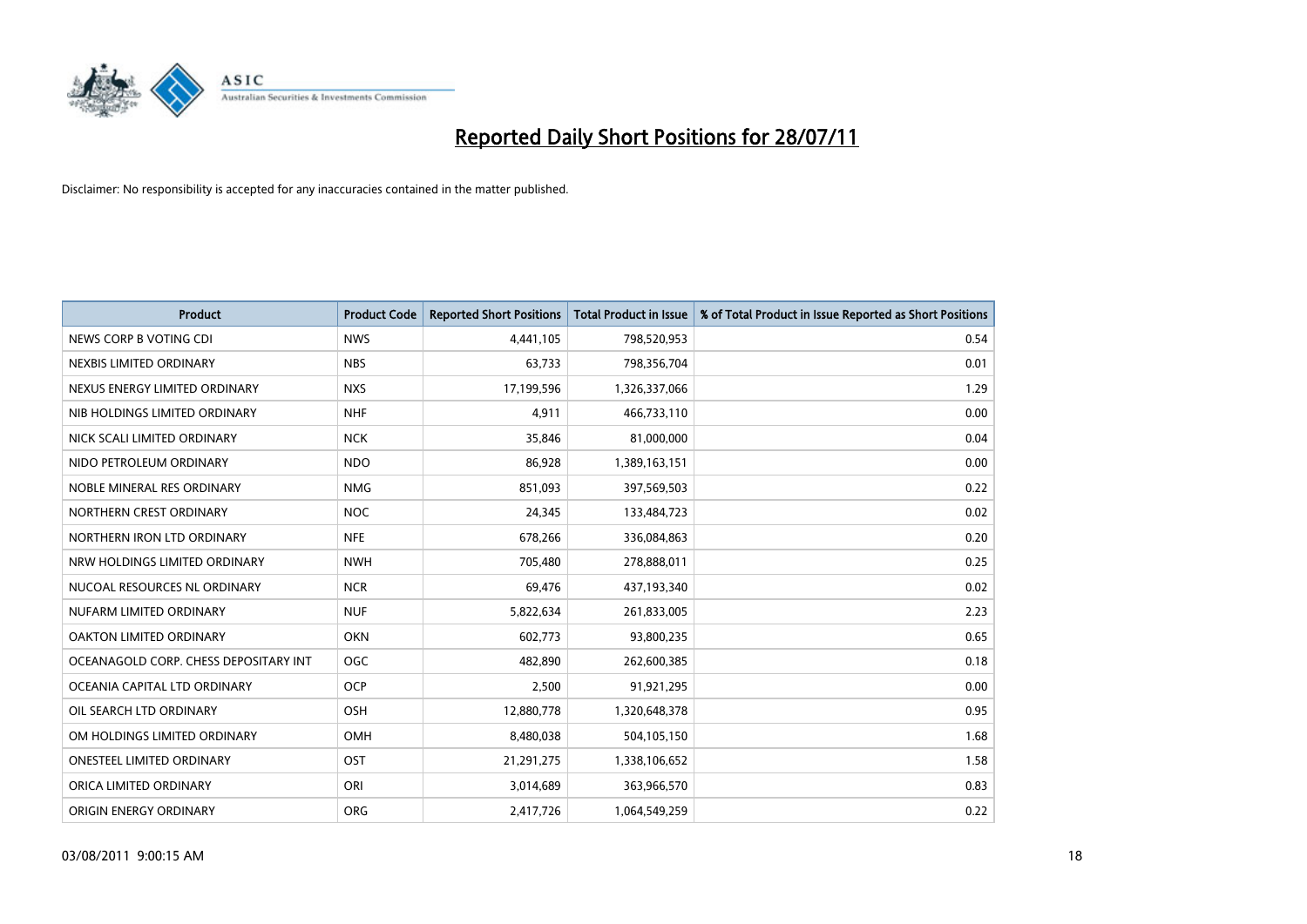

| <b>Product</b>                 | <b>Product Code</b> | <b>Reported Short Positions</b> | Total Product in Issue | % of Total Product in Issue Reported as Short Positions |
|--------------------------------|---------------------|---------------------------------|------------------------|---------------------------------------------------------|
| OROCOBRE LIMITED ORDINARY      | <b>ORE</b>          | 103,549                         | 103,063,894            | 0.10                                                    |
| OROTONGROUP LIMITED ORDINARY   | ORL                 | 115,935                         | 40,880,902             | 0.28                                                    |
| OTTO ENERGY LIMITED ORDINARY   | <b>OEL</b>          | 109,204                         | 1,138,290,071          | 0.01                                                    |
| OZ MINERALS ORDINARY           | OZL                 | 5,934,172                       | 323,877,514            | 1.84                                                    |
| <b>PACIFIC BRANDS ORDINARY</b> | <b>PBG</b>          | 8,479,538                       | 931,386,248            | 0.90                                                    |
| PALADIN ENERGY LTD ORDINARY    | <b>PDN</b>          | 15,136,971                      | 777,698,217            | 1.94                                                    |
| PANAUST LIMITED ORDINARY       | <b>PNA</b>          | 13,754,766                      | 593,867,443            | 2.30                                                    |
| PANORAMIC RESOURCES ORDINARY   | PAN                 | 1,339,174                       | 207,050,710            | 0.65                                                    |
| PAPERLINX LIMITED ORDINARY     | <b>PPX</b>          | 5,344,137                       | 603,580,761            | 0.90                                                    |
| PAPILLON RES LTD ORDINARY      | PIR                 | 225,974                         | 204,156,658            | 0.11                                                    |
| PATTIES FOODS LTD ORDINARY     | PFL                 |                                 | 138,989,223            | 0.00                                                    |
| PEAK RESOURCES ORDINARY        | <b>PEK</b>          | 110,012                         | 155,979,643            | 0.07                                                    |
| PEET LIMITED ORDINARY          | <b>PPC</b>          | 105,875                         | 318,038,544            | 0.02                                                    |
| PENINSULA ENERGY LTD ORDINARY  | <b>PEN</b>          | 2,883,879                       | 2,099,337,752          | 0.14                                                    |
| PERILYA LIMITED ORDINARY       | PEM                 | 344,656                         | 526,075,563            | 0.07                                                    |
| PERPETUAL LIMITED ORDINARY     | PPT                 | 2,807,583                       | 44,671,129             | 6.27                                                    |
| PERSEUS MINING LTD ORDINARY    | PRU                 | 3,719,770                       | 425,667,088            | 0.87                                                    |
| PETSEC ENERGY ORDINARY         | <b>PSA</b>          | 223,332                         | 231,283,622            | 0.10                                                    |
| PHARMAXIS LTD ORDINARY         | <b>PXS</b>          | 2,196,692                       | 228,290,309            | 0.96                                                    |
| PHOTON GROUP LTD ORDINARY      | <b>PGA</b>          | 250,510                         | 1,540,886,866          | 0.02                                                    |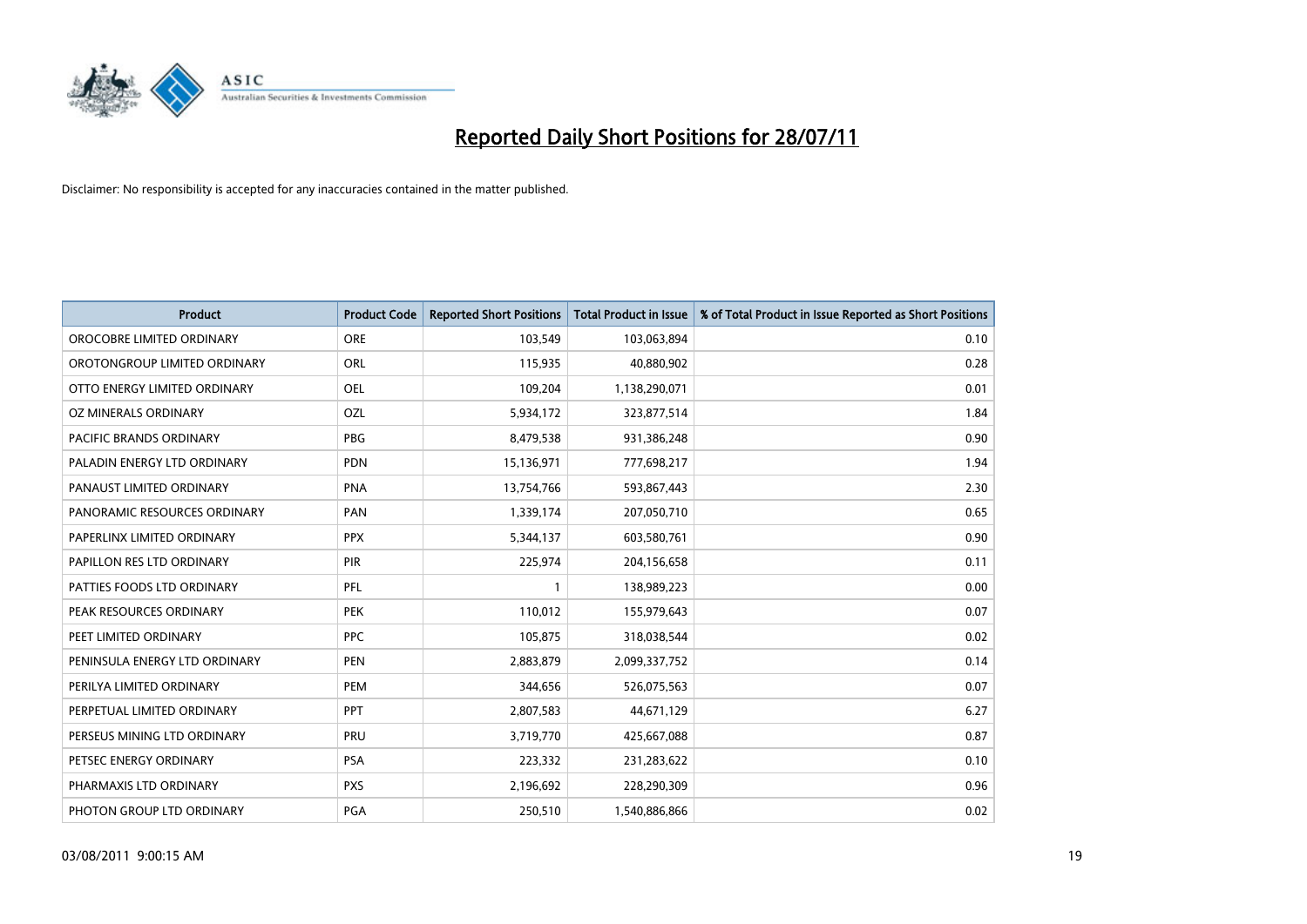

| <b>Product</b>                       | <b>Product Code</b> | <b>Reported Short Positions</b> | Total Product in Issue | % of Total Product in Issue Reported as Short Positions |
|--------------------------------------|---------------------|---------------------------------|------------------------|---------------------------------------------------------|
| PLATINUM ASSET ORDINARY              | <b>PTM</b>          | 7,998,800                       | 561,347,878            | 1.43                                                    |
| PLATINUM AUSTRALIA ORDINARY          | <b>PLA</b>          | 5,304,632                       | 392,430,039            | 1.35                                                    |
| PLATINUM CAPITAL LTD ORDINARY        | <b>PMC</b>          |                                 | 164,959,410            | 0.00                                                    |
| PMP LIMITED ORDINARY                 | PMP                 | 47,425                          | 329,879,212            | 0.01                                                    |
| PORT BOUVARD LIMITED ORDINARY        | PBD                 | 6,754                           | 593,868,295            | 0.00                                                    |
| PREMIER INVESTMENTS ORDINARY         | <b>PMV</b>          | 493.044                         | 155,062,831            | 0.32                                                    |
| PRIMA BIOMED LTD ORDINARY            | <b>PRR</b>          | 5,485,000                       | 1,002,461,099          | 0.55                                                    |
| PRIMARY HEALTH CARE ORDINARY         | PRY                 | 9,975,911                       | 497,449,803            | 2.01                                                    |
| PRIME MEDIA GRP LTD ORDINARY         | PRT                 | $\overline{2}$                  | 366,330,303            | 0.00                                                    |
| PRIMEAG AUSTRALIA ORDINARY           | PAG                 | 453,513                         | 150,569,976            | 0.30                                                    |
| PROGEN PHARMACEUTIC ORDINARY         | PGL                 | 151,596                         | 24,709,097             | 0.61                                                    |
| PROGRAMMED ORDINARY                  | <b>PRG</b>          | 357,894                         | 118,169,908            | 0.30                                                    |
| <b>PSIVIDA CORP CDI 1:1</b>          | <b>PVA</b>          | 6,878                           | 8,862,492              | 0.08                                                    |
| OANTAS AIRWAYS ORDINARY              | QAN                 | 36,289,979                      | 2,265,123,620          | 1.60                                                    |
| OBE INSURANCE GROUP ORDINARY         | <b>OBE</b>          | 21,187,732                      | 1,092,654,587          | 1.90                                                    |
| OR NATIONAL LIMITED ORDINARY         | <b>ORN</b>          | 20,498,451                      | 2,440,000,000          | 0.84                                                    |
| ORXPHARMA LTD ORDINARY               | <b>ORX</b>          | 50,000                          | 143,065,506            | 0.03                                                    |
| <b>QUBE LOGISTICS ORDINARY UNITS</b> | <b>OUB</b>          | 7,579,447                       | 610,839,329            | 1.24                                                    |
| RAMELIUS RESOURCES ORDINARY          | <b>RMS</b>          | 125,213                         | 291,767,215            | 0.04                                                    |
| RAMSAY HEALTH CARE ORDINARY          | <b>RHC</b>          | 1,323,062                       | 202,081,252            | 0.65                                                    |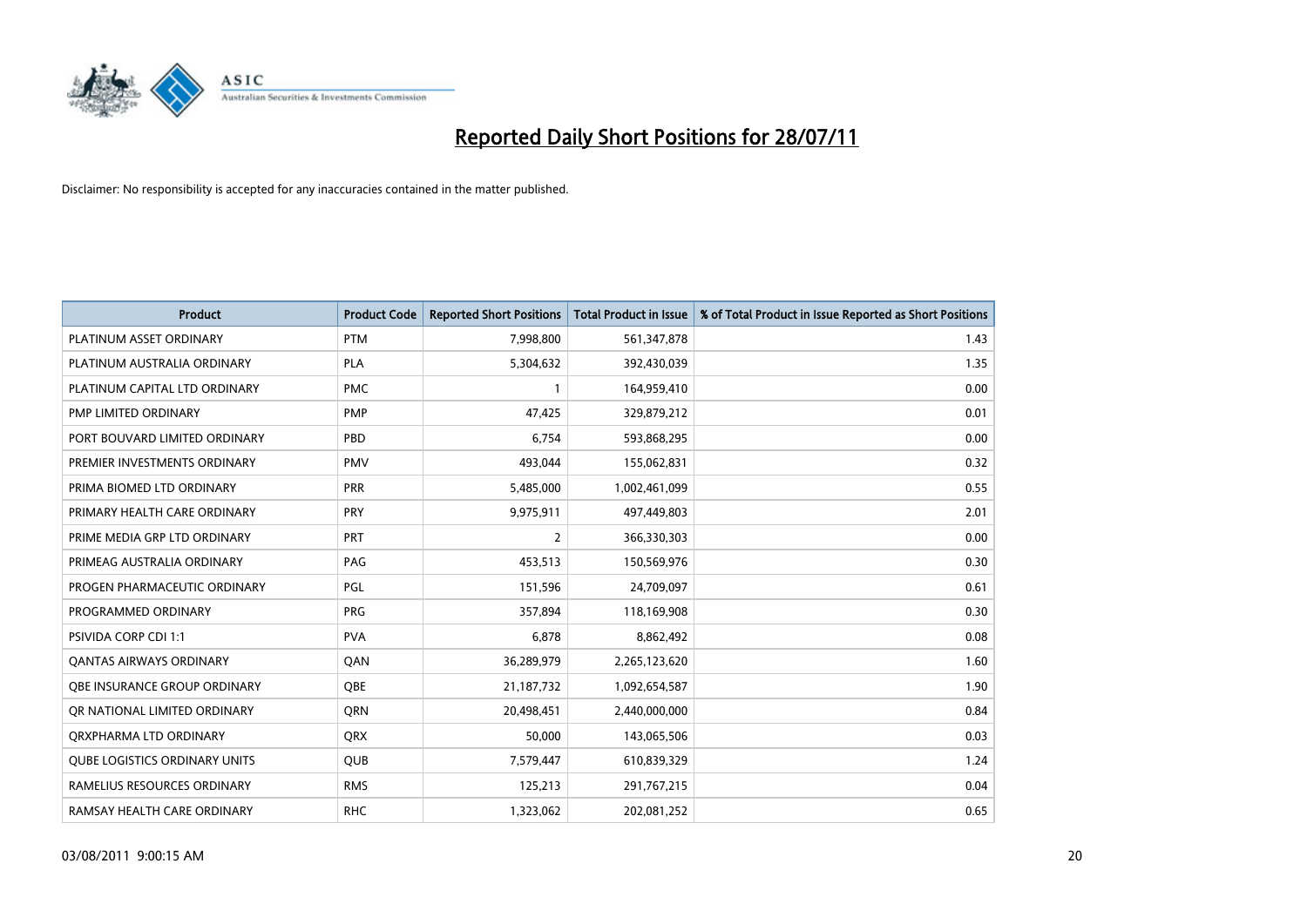

| <b>Product</b>                      | <b>Product Code</b> | <b>Reported Short Positions</b> | Total Product in Issue | % of Total Product in Issue Reported as Short Positions |
|-------------------------------------|---------------------|---------------------------------|------------------------|---------------------------------------------------------|
| <b>RCR TOMLINSON ORDINARY</b>       | <b>RCR</b>          | 68,067                          | 132,010,172            | 0.05                                                    |
| <b>REA GROUP ORDINARY</b>           | <b>REA</b>          | 11,998                          | 130,401,680            | 0.00                                                    |
| <b>RED 5 LIMITED ORDINARY</b>       | <b>RED</b>          | 92,406                          | 1,283,674,237          | 0.01                                                    |
| RED FORK ENERGY ORDINARY            | <b>RFE</b>          | 7,696                           | 269,769,853            | 0.00                                                    |
| REDBANK ENERGY LTD ORDINARY         | <b>AEI</b>          | 13                              | 786,287                | 0.00                                                    |
| REDFLEX HOLDINGS ORDINARY           | <b>RDF</b>          | 10                              | 110,345,599            | 0.00                                                    |
| REED RESOURCES LTD ORDINARY         | <b>RDR</b>          | 468,340                         | 264,742,501            | 0.18                                                    |
| REGIS RESOURCES ORDINARY            | <b>RRL</b>          | 1,289,361                       | 432,523,680            | 0.30                                                    |
| RESMED INC CDI 10:1                 | <b>RMD</b>          | 11,262,784                      | 1,545,678,330          | 0.73                                                    |
| <b>RESOLUTE MINING ORDINARY</b>     | <b>RSG</b>          | 9,360,676                       | 467,638,948            | 1.98                                                    |
| <b>RESOURCE GENERATION ORDINARY</b> | <b>RES</b>          | 314,311                         | 262,895,652            | 0.12                                                    |
| REVERSE CORP LIMITED ORDINARY       | <b>REF</b>          | 25,141                          | 92,382,175             | 0.03                                                    |
| REX MINERALS LIMITED ORDINARY       | <b>RXM</b>          | 1,083,885                       | 153,635,519            | 0.70                                                    |
| <b>RHG LIMITED ORDINARY</b>         | <b>RHG</b>          | 407,416                         | 318,092,978            | 0.13                                                    |
| <b>RIALTO ENERGY ORDINARY</b>       | <b>RIA</b>          | 361,359                         | 375,006,264            | 0.10                                                    |
| <b>RIDLEY CORPORATION ORDINARY</b>  | <b>RIC</b>          | 809,655                         | 307,817,071            | 0.26                                                    |
| RIO TINTO LIMITED ORDINARY          | <b>RIO</b>          | 15,909,712                      | 435,758,720            | 3.64                                                    |
| RIVERCITY MOTORWAY STAPLED          | <b>RCY</b>          | 132,000                         | 957,010,115            | 0.01                                                    |
| ROBUST RESOURCES ORDINARY           | <b>ROL</b>          | 1,127,995                       | 84,944,097             | 1.33                                                    |
| ROC OIL COMPANY ORDINARY            | <b>ROC</b>          | 1,290,529                       | 713,254,560            | 0.18                                                    |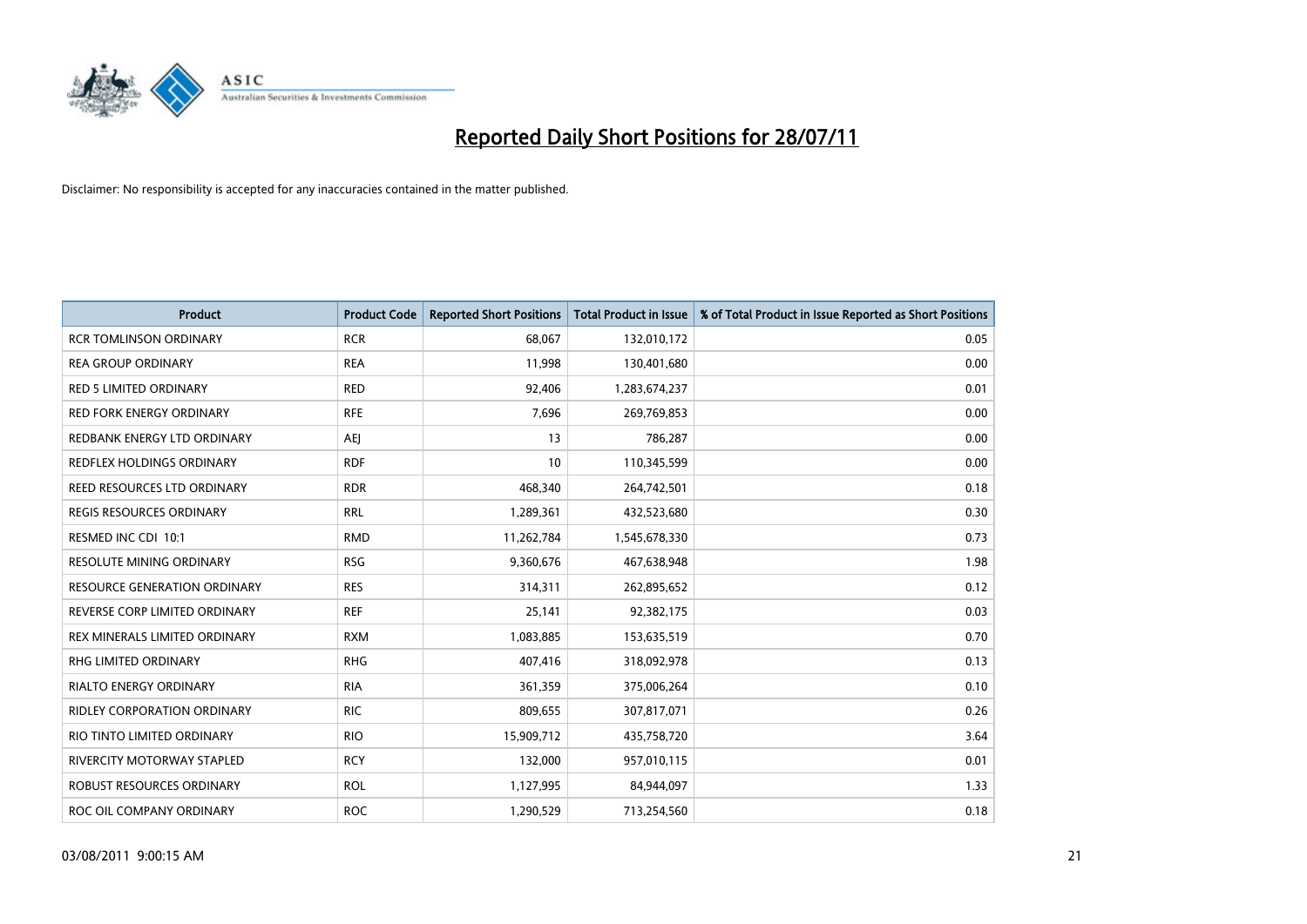

| <b>Product</b>                           | <b>Product Code</b> | <b>Reported Short Positions</b> | <b>Total Product in Issue</b> | % of Total Product in Issue Reported as Short Positions |
|------------------------------------------|---------------------|---------------------------------|-------------------------------|---------------------------------------------------------|
| ROYAL WOLF HOLDINGS ORDINARY             | <b>RWH</b>          | 60,000                          | 100,387,052                   | 0.06                                                    |
| SAI GLOBAL LIMITED ORDINARY              | SAI                 | 473,397                         | 199,570,046                   | 0.24                                                    |
| SALMAT LIMITED ORDINARY                  | <b>SLM</b>          | 730,595                         | 159,780,299                   | 0.45                                                    |
| SANDFIRE RESOURCES ORDINARY              | <b>SFR</b>          | 1,747,385                       | 149,434,969                   | 1.16                                                    |
| <b>SANTOS LTD ORDINARY</b>               | <b>STO</b>          | 8,851,134                       | 877,955,815                   | 1.00                                                    |
| SARACEN MINERAL ORDINARY                 | <b>SAR</b>          | 282,444                         | 492,251,415                   | 0.05                                                    |
| SEDGMAN LIMITED ORDINARY                 | <b>SDM</b>          | 334,410                         | 209,752,689                   | 0.15                                                    |
| SEEK LIMITED ORDINARY                    | <b>SEK</b>          | 14,740,057                      | 337,065,707                   | 4.35                                                    |
| SELECT HARVESTS ORDINARY                 | <b>SHV</b>          | 285,985                         | 56,226,960                    | 0.51                                                    |
| SENETAS CORPORATION ORDINARY             | <b>SEN</b>          | 756,999                         | 463,105,195                   | 0.16                                                    |
| SERVCORP LIMITED ORDINARY                | SRV                 | 95,499                          | 98,440,807                    | 0.10                                                    |
| SERVICE STREAM ORDINARY                  | SSM                 | 413,334                         | 283,418,867                   | 0.14                                                    |
| SEVEN GROUP HOLDINGS ORDINARY            | <b>SVW</b>          | 1,419,924                       | 306,410,281                   | 0.45                                                    |
| SEVEN WEST MEDIA LTD ORDINARY            | <b>SWM</b>          | 4,263,606                       | 610,327,899                   | 0.70                                                    |
| SIGMA PHARMACEUTICAL ORDINARY            | <b>SIP</b>          | 14,710,180                      | 1,178,626,572                 | 1.24                                                    |
| SILEX SYSTEMS ORDINARY                   | <b>SLX</b>          | 333,380                         | 170,133,997                   | 0.20                                                    |
| SILVER LAKE RESOURCE ORDINARY            | <b>SLR</b>          | 61,634                          | 178,882,838                   | 0.03                                                    |
| SIMS METAL MGMT LTD ORDINARY             | SGM                 | 3,457,241                       | 205,408,830                   | 1.70                                                    |
| SINGAPORE TELECOMM. CHESS DEPOSITARY INT | SGT                 | 3,873,273                       | 198,739,178                   | 1.94                                                    |
| SIRIUS RESOURCES NL ORDINARY             | <b>SIR</b>          | 82,500                          | 137,134,586                   | 0.06                                                    |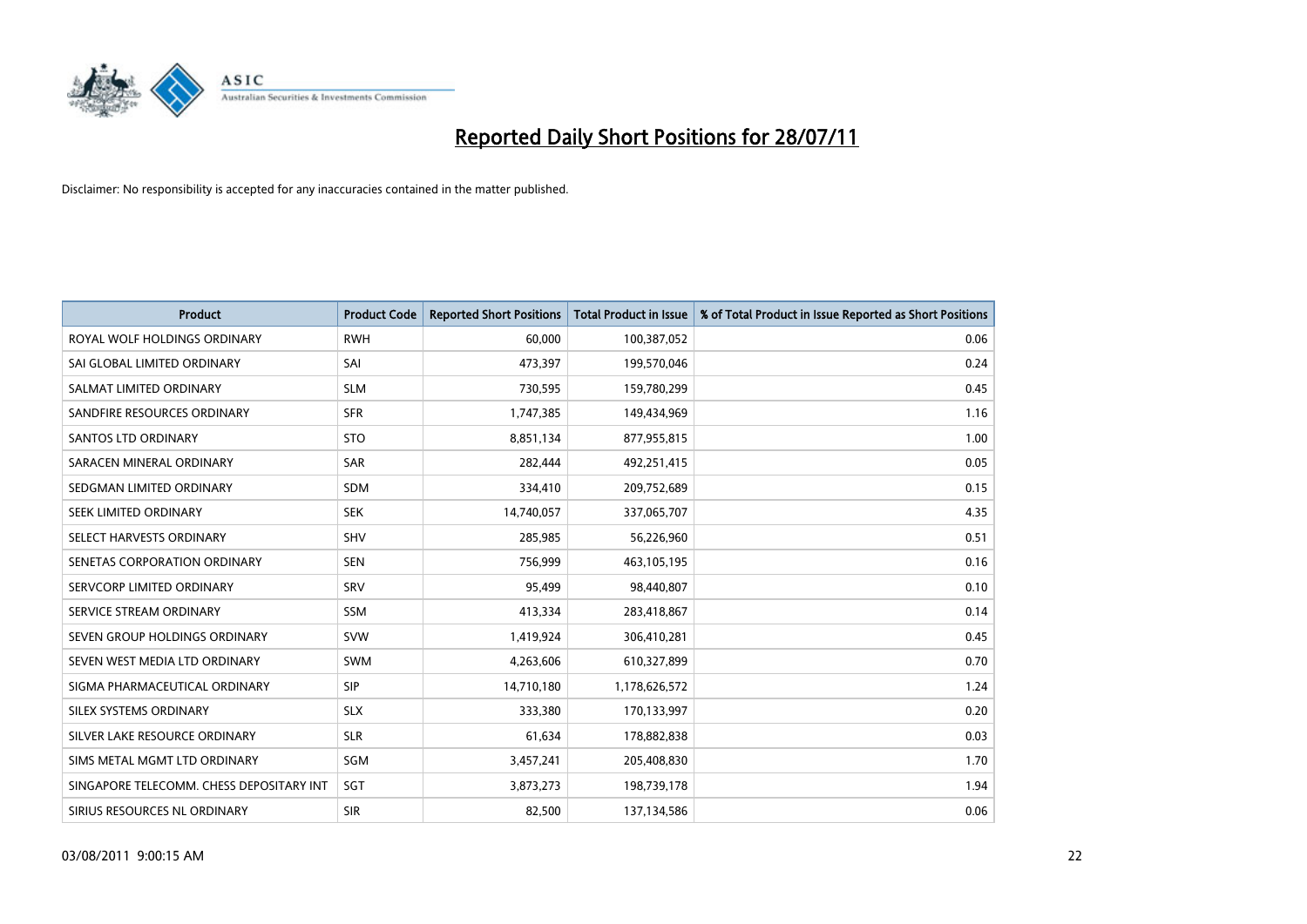

| <b>Product</b>                           | <b>Product Code</b> | <b>Reported Short Positions</b> | <b>Total Product in Issue</b> | % of Total Product in Issue Reported as Short Positions |
|------------------------------------------|---------------------|---------------------------------|-------------------------------|---------------------------------------------------------|
| SKILLED GROUP LTD ORDINARY               | <b>SKE</b>          | 41,640                          | 233,089,776                   | 0.01                                                    |
| SKY CITY ENTERTAIN. ORDINARY             | <b>SKC</b>          | 10,000                          | 576,958,340                   | 0.00                                                    |
| SMS MANAGEMENT. ORDINARY                 | <b>SMX</b>          | 246,226                         | 68,290,180                    | 0.34                                                    |
| SONIC HEALTHCARE ORDINARY                | <b>SHL</b>          | 6,702,441                       | 388,429,875                   | 1.73                                                    |
| SOUL PATTINSON (W.H) ORDINARY            | SOL                 | 19,292                          | 238,640,580                   | 0.01                                                    |
| SP AUSNET STAPLED SECURITIES             | <b>SPN</b>          | 5,673,524                       | 2,850,932,204                 | 0.19                                                    |
| SPARK INFRASTRUCTURE STAPLED NOTE & UNIT | SKI                 | 15,204,954                      | 1,326,734,264                 | 1.14                                                    |
| SPDR 200 FUND ETF UNITS                  | <b>STW</b>          | 8                               | 52,178,556                    | 0.00                                                    |
| SPECIALTY FASHION ORDINARY               | <b>SFH</b>          | 831,197                         | 191,786,121                   | 0.43                                                    |
| SPOTLESS GROUP LTD ORDINARY              | <b>SPT</b>          | 1,514,476                       | 262,766,725                   | 0.56                                                    |
| ST BARBARA LIMITED ORDINARY              | SBM                 | 5,638,842                       | 325,615,389                   | 1.74                                                    |
| STAGING CONNECTIONS ORDINARY             | <b>STG</b>          | 2,917,189                       | 78,317,726                    | 3.72                                                    |
| STANMORE COAL LTD ORDINARY               | <b>SMR</b>          | 77,840                          | 88,295,738                    | 0.09                                                    |
| STARPHARMA HOLDINGS ORDINARY             | SPL                 | 33,782                          | 247,796,578                   | 0.01                                                    |
| STH AMERICAN COR LTD ORDINARY            | SAY                 | 9,200                           | 245,846,493                   | 0.00                                                    |
| STH CRS ELECT ENGNR ORDINARY             | <b>SXE</b>          | 2,910                           | 160,736,826                   | 0.00                                                    |
| STHN CROSS MEDIA ORDINARY                | SXL                 | 3,158,666                       | 705,712,186                   | 0.44                                                    |
| STOCKLAND UNITS/ORD STAPLED              | <b>SGP</b>          | 9,473,189                       | 2,383,036,717                 | 0.40                                                    |
| STRAITS RES LTD. ORDINARY                | <b>SRO</b>          | 7,721,740                       | 324,796,141                   | 2.37                                                    |
| STW COMMUNICATIONS ORDINARY              | SGN                 | 285,938                         | 364,310,964                   | 0.07                                                    |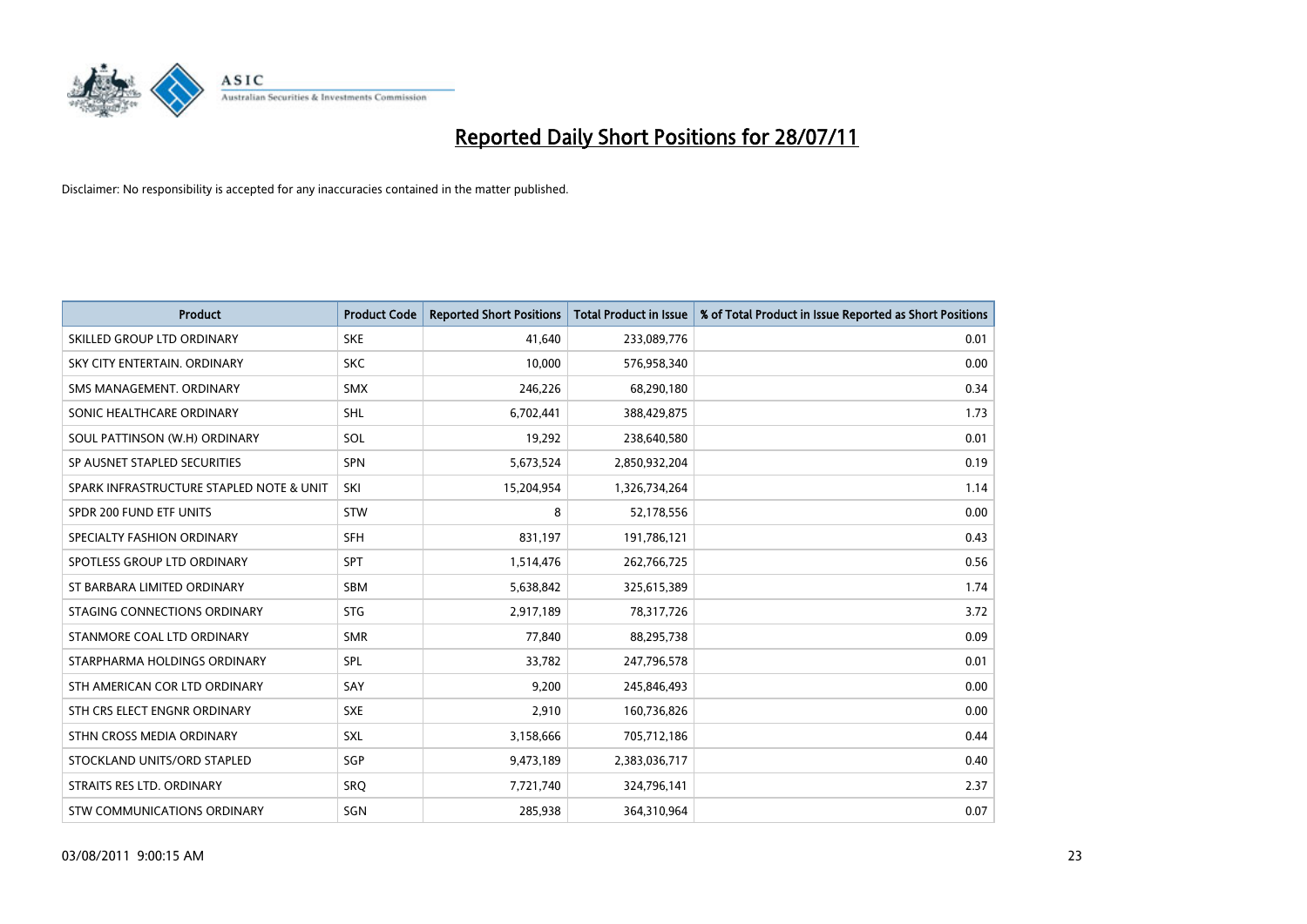

| <b>Product</b>                       | <b>Product Code</b> | <b>Reported Short Positions</b> | <b>Total Product in Issue</b> | % of Total Product in Issue Reported as Short Positions |
|--------------------------------------|---------------------|---------------------------------|-------------------------------|---------------------------------------------------------|
| SUNCORP GROUP LTD ORDINARY           | <b>SUN</b>          | 7,007,423                       | 1,286,600,980                 | 0.51                                                    |
| SUNDANCE RESOURCES ORDINARY          | <b>SDL</b>          | 15,915,227                      | 2,872,514,669                 | 0.54                                                    |
| SUNLAND GROUP LTD ORDINARY           | <b>SDG</b>          | 36,525                          | 224,881,794                   | 0.01                                                    |
| SUPER RET REP LTD ORDINARY           | <b>SUL</b>          | 188,771                         | 130,018,739                   | 0.14                                                    |
| <b>SWICK MINING ORDINARY</b>         | <b>SWK</b>          | 1,548                           | 236,724,970                   | 0.00                                                    |
| SYMEX HOLDINGS ORDINARY              | <b>SYM</b>          | 6,633                           | 189,166,670                   | 0.00                                                    |
| TABCORP HOLDINGS LTD ORDINARY        | <b>TAH</b>          | 3,585,315                       | 688,019,737                   | 0.52                                                    |
| <b>TALENT2 INTERNATION ORDINARY</b>  | <b>TWO</b>          | 139,685                         | 144,672,415                   | 0.09                                                    |
| TAP OIL LIMITED ORDINARY             | <b>TAP</b>          | 546,841                         | 240,967,311                   | 0.23                                                    |
| TASSAL GROUP LIMITED ORDINARY        | <b>TGR</b>          | 82,287                          | 146,304,404                   | 0.04                                                    |
| <b>TATTS GROUP LTD ORDINARY</b>      | <b>TTS</b>          | 14,266,695                      | 1,318,683,208                 | 1.08                                                    |
| <b>TECHNOLOGY ONE ORDINARY</b>       | <b>TNE</b>          | 11,288                          | 303,269,455                   | 0.00                                                    |
| TELECOM CORPORATION ORDINARY         | <b>TEL</b>          | 26,577,904                      | 1,924,707,065                 | 1.36                                                    |
| <b>TELSTRA CORPORATION, ORDINARY</b> | <b>TLS</b>          | 65,300,422                      | 12,443,074,357                | 0.49                                                    |
| TEN NETWORK HOLDINGS ORDINARY        | <b>TEN</b>          | 38,502,758                      | 1,045,236,720                 | 3.69                                                    |
| TERANGA GOLD CORP CDI 1:1            | <b>TGZ</b>          | 191,744                         | 152,679,621                   | 0.12                                                    |
| TFS CORPORATION LTD ORDINARY         | <b>TFC</b>          | 59,417                          | 276,453,042                   | 0.02                                                    |
| THE REJECT SHOP ORDINARY             | <b>TRS</b>          | 627,981                         | 26,071,170                    | 2.40                                                    |
| THOR MINING PLC CHESS DEPOSITARY 1:1 | <b>THR</b>          | 2,307                           | 222,489,120                   | 0.00                                                    |
| THORN GROUP LIMITED ORDINARY         | <b>TGA</b>          | 22,540                          | 146,091,970                   | 0.01                                                    |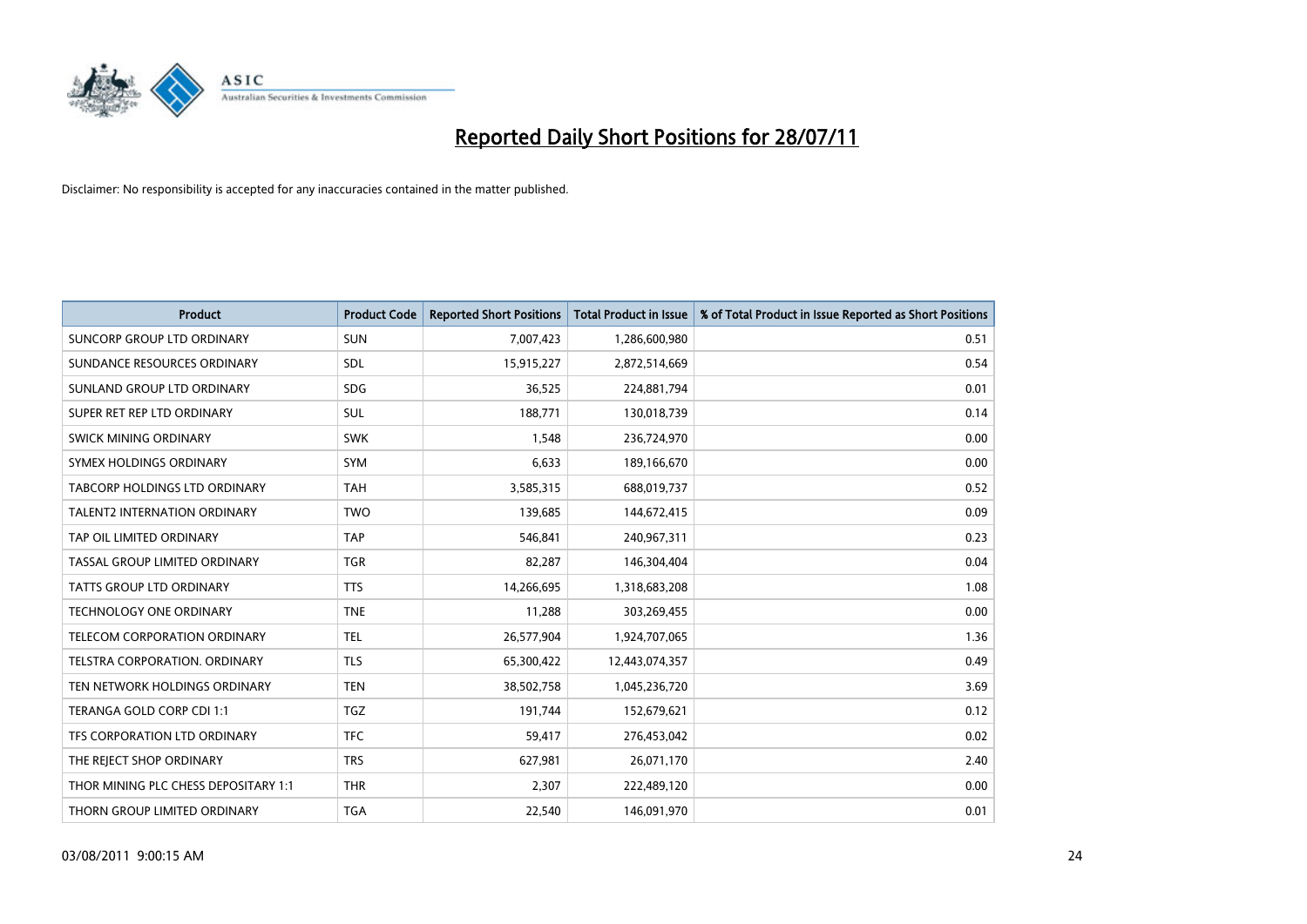

| <b>Product</b>                            | <b>Product Code</b> | <b>Reported Short Positions</b> | <b>Total Product in Issue</b> | % of Total Product in Issue Reported as Short Positions |
|-------------------------------------------|---------------------|---------------------------------|-------------------------------|---------------------------------------------------------|
| <b>TIGER RESOURCES ORDINARY</b>           | <b>TGS</b>          | 179,998                         | 671,110,549                   | 0.03                                                    |
| TIMBERCORP LIMITED ORDINARY               | <b>TIM</b>          | 90,074                          | 352,071,429                   | 0.02                                                    |
| <b>TISHMAN SPEYER UNITS</b>               | <b>TSO</b>          | 49,427                          | 338,440,904                   | 0.01                                                    |
| TNG LIMITED ORDINARY                      | <b>TNG</b>          | 4,321                           | 284,803,062                   | 0.00                                                    |
| TOLL HOLDINGS LTD ORDINARY                | <b>TOL</b>          | 26,263,554                      | 710,128,531                   | 3.65                                                    |
| TORO ENERGY LIMITED ORDINARY              | <b>TOE</b>          | 451,603                         | 965,436,676                   | 0.04                                                    |
| <b>TOWER LIMITED ORDINARY</b>             | <b>TWR</b>          | 689,519                         | 265,176,580                   | 0.26                                                    |
| TOX FREE SOLUTIONS ORDINARY               | <b>TOX</b>          | 14,801                          | 96,503,382                    | 0.01                                                    |
| TPG TELECOM LIMITED ORDINARY              | <b>TPM</b>          | 6,606,072                       | 783,481,644                   | 0.83                                                    |
| <b>TRANSFIELD SERVICES ORDINARY</b>       | <b>TSE</b>          | 6,240,296                       | 549,715,957                   | 1.12                                                    |
| TRANSPACIFIC INDUST. ORDINARY             | <b>TPI</b>          | 12,431,091                      | 960,638,735                   | 1.29                                                    |
| TRANSURBAN GROUP TRIPLE STAPLED SEC.      | <b>TCL</b>          | 4,177,907                       | 1,443,543,731                 | 0.28                                                    |
| TREASURY WINE ESTATE ORDINARY             | <b>TWE</b>          | 20,173,207                      | 647,227,144                   | 3.12                                                    |
| TRINITY GROUP STAPLED SECURITIES          | <b>TCO</b>          | 3,419                           | 203,405,927                   | 0.00                                                    |
| TROY RESOURCES NL ORDINARY                | <b>TRY</b>          | 77,891                          | 87,996,823                    | 0.08                                                    |
| UGL LIMITED ORDINARY                      | UGL                 | 4,999,744                       | 166,047,171                   | 3.00                                                    |
| UNILIFE CORPORATION CDI 6:1               | <b>UNS</b>          | 734,368                         | 271,430,663                   | 0.26                                                    |
| VALAD PROPERTY GROUP STAPLED US PROHIBIT. | <b>VPG</b>          | 4,121,026                       | 115,108,116                   | 3.58                                                    |
| <b>VDM GROUP LIMITED ORDINARY</b>         | <b>VMG</b>          | 11,116                          | 193,127,749                   | 0.01                                                    |
| <b>VENTURE MINERALS ORDINARY</b>          | <b>VMS</b>          | 286.527                         | 221,093,592                   | 0.12                                                    |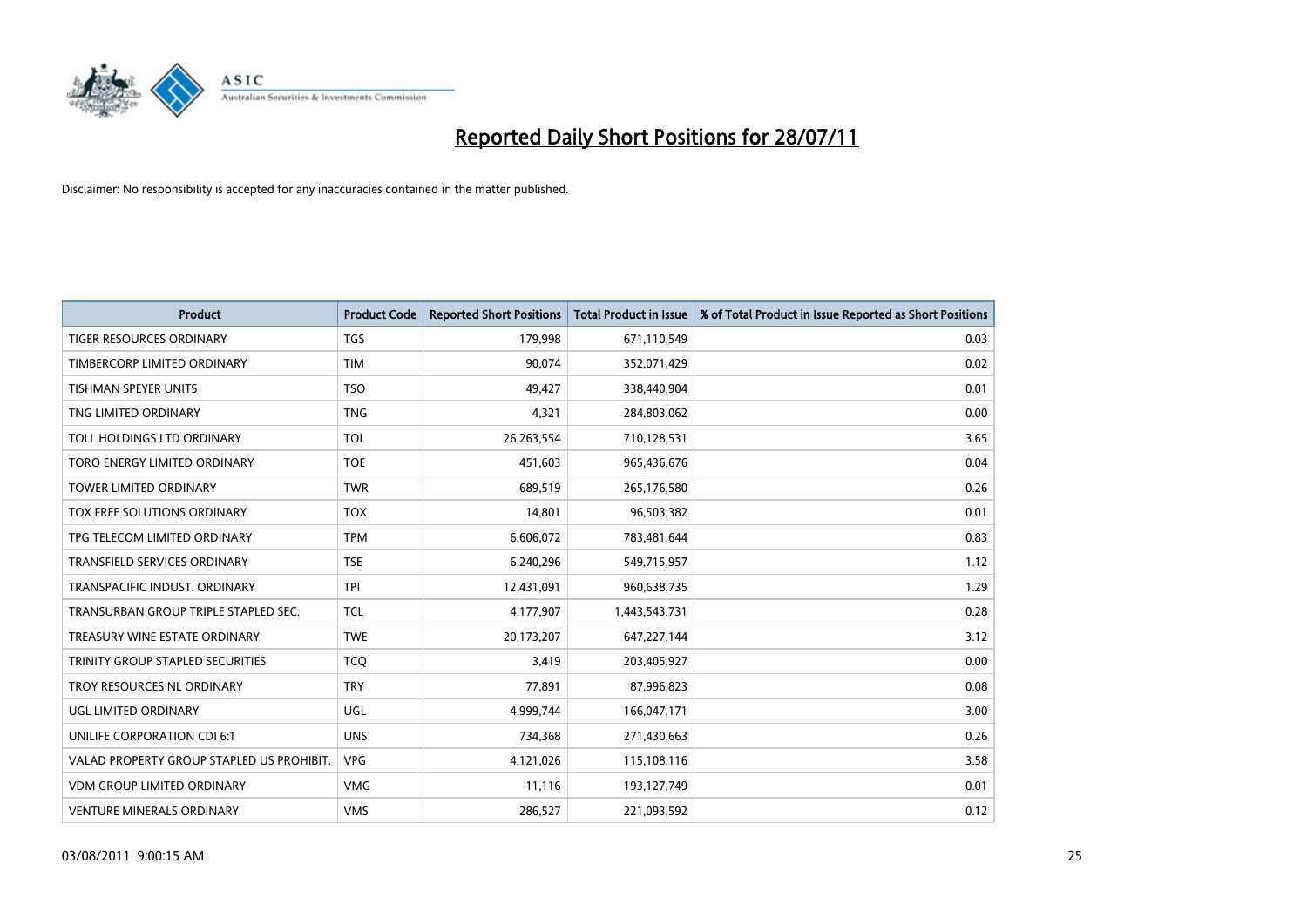

| <b>Product</b>                         | <b>Product Code</b> | <b>Reported Short Positions</b> | Total Product in Issue | % of Total Product in Issue Reported as Short Positions |
|----------------------------------------|---------------------|---------------------------------|------------------------|---------------------------------------------------------|
| <b>VILLAGE ROADSHOW LTD ORDINARY</b>   | <b>VRL</b>          | 108,347                         | 151,458,556            | 0.07                                                    |
| <b>VIRGIN BLUE HOLDINGS ORDINARY</b>   | <b>VBA</b>          | 22,917,912                      | 2,210,197,600          | 1.02                                                    |
| <b>VISION GROUP HLDGS ORDINARY</b>     | <b>VGH</b>          | 78,000                          | 74,520,926             | 0.10                                                    |
| <b>VITA GROUP LTD ORDINARY</b>         | <b>VTG</b>          | 75,190                          | 142,499,800            | 0.05                                                    |
| VITERRA INC CDI 1:1                    | <b>VTA</b>          | 3,828                           | 68,629,939             | 0.01                                                    |
| VNGD US TOTAL MARKET CDI 1:1           | <b>VTS</b>          | 18,265                          | 777,993                | 2.35                                                    |
| <b>WAREHOUSE GROUP ORDINARY</b>        | <b>WHS</b>          | 13                              | 311,195,868            | 0.00                                                    |
| <b>WATPAC LIMITED ORDINARY</b>         | <b>WTP</b>          | 40,837                          | 183,341,382            | 0.02                                                    |
| <b>WDS LIMITED ORDINARY</b>            | <b>WDS</b>          | 701                             | 144,055,662            | 0.00                                                    |
| WEBIET LIMITED ORDINARY                | <b>WEB</b>          | 383,185                         | 74,874,938             | 0.51                                                    |
| WESFARMERS LIMITED ORDINARY            | <b>WES</b>          | 16,114,307                      | 1,005,675,940          | 1.59                                                    |
| WESFARMERS LIMITED PARTIALLY PROTECTED | <b>WESN</b>         | 63.706                          | 151,396,222            | 0.04                                                    |
| WESTERN AREAS NL ORDINARY              | <b>WSA</b>          | 6,589,422                       | 179,735,899            | 3.68                                                    |
| WESTERN DESERT RES. ORDINARY           | <b>WDR</b>          | 948                             | 206,935,914            | 0.00                                                    |
| WESTFIELD GROUP ORD/UNIT STAPLED SEC   | <b>WDC</b>          | 11,197,612                      | 2,308,988,539          | 0.48                                                    |
| WESTFIELD RETAIL TST UNIT STAPLED      | <b>WRT</b>          | 34,560,922                      | 3,054,166,195          | 1.11                                                    |
| <b>WESTPAC BANKING CORP ORDINARY</b>   | <b>WBC</b>          | 41,198,084                      | 3,030,073,341          | 1.33                                                    |
| WHITE ENERGY COMPANY ORDINARY          | <b>WEC</b>          | 10,762,151                      | 316,104,241            | 3.38                                                    |
| WHITEHAVEN COAL ORDINARY               | <b>WHC</b>          | 6,279,531                       | 493,800,069            | 1.26                                                    |
| WHK GROUP LIMITED ORDINARY             | <b>WHG</b>          | 52,443                          | 265,142,652            | 0.02                                                    |